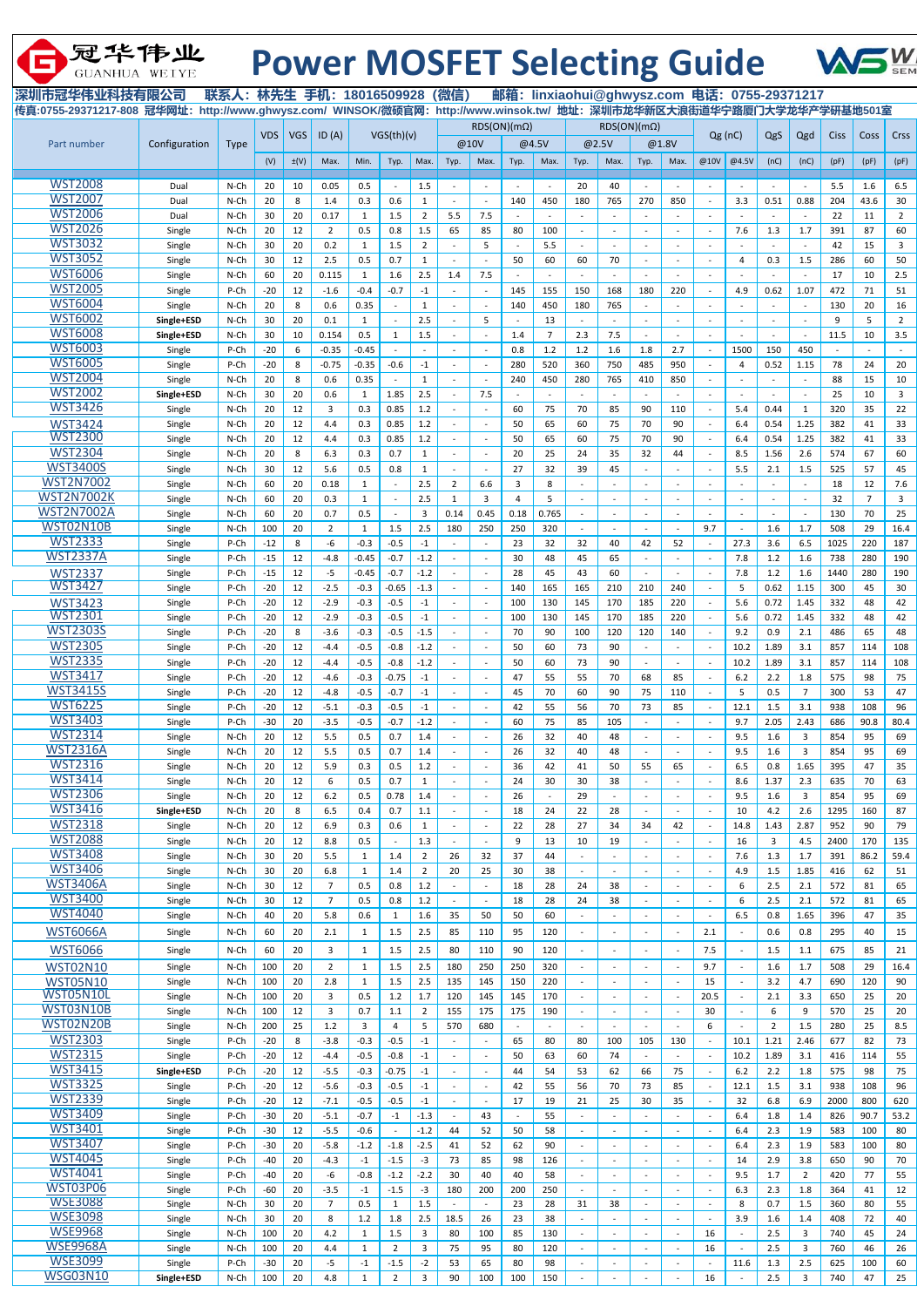| <b>WSG02N20</b>      |          |         |       |    |                |                |                |                |                |                |                |                          |                          |      |                              |        |      |                             |                |                         |      |      |      |
|----------------------|----------|---------|-------|----|----------------|----------------|----------------|----------------|----------------|----------------|----------------|--------------------------|--------------------------|------|------------------------------|--------|------|-----------------------------|----------------|-------------------------|------|------|------|
|                      | Single   | $N$ -Ch | 200   | 20 | $\overline{2}$ | 2              | 2.8            | 4              | 310            | 410            |                |                          | $\sim$                   |      |                              |        | 51.7 |                             | 12.7           | 16.3                    | 645  | 68   | 21   |
| <b>WST3034</b>       | Single   | N-Ch    | 20    | 12 | 6.9            | 0.5            | 0.7            | 1.5            |                |                | 20             | 24                       | 26                       | 32   |                              |        |      | 12                          | 1.4            | 2.3                     | 600  | 135  | 125  |
| <b>WST6045</b>       | Single   | N-Ch    | 60    | 20 | -5             | 1              | 2              | 3              | 40             | 50             | 45             | 65                       | $\blacksquare$           |      | $\overline{\phantom{a}}$     |        |      | 11.5                        | 2.3            | 2.2                     | 540  | 56   | 26   |
| <b>WST02N20</b>      | Single   | N-Ch    | 200   | 25 | 1.2            | $\overline{3}$ | 4              | 5              | 570            | 680            |                |                          |                          |      |                              |        | 6    |                             | $\overline{2}$ | 1.5                     | 280  | 25   | 8.5  |
| <b>WST8205</b>       |          |         |       |    |                |                |                |                |                |                |                |                          |                          |      |                              |        |      |                             |                |                         |      |      |      |
|                      | Dual     | N-Ch    | 20    | 12 | 5.8            | 0.5            | 0.7            | 1.2            |                | $\sim$         | 24             | 28                       | 30                       | 45   | $\sim$                       | $\sim$ |      | 8.3                         | 1.4            | 2.2                     | 625  | 69   | 61   |
| <b>WST8205A</b>      | Dual     | N-Ch    | 20    | 12 | 5.8            | 0.5            | 0.7            | 1.2            |                |                | 26             | 28                       | 30                       | 45   |                              |        |      | 8.3                         | 1.4            | 2.2                     | 625  | 69   | 61   |
| <b>WST2066</b>       | Dual+ESD | N-Ch    | 20    | 12 | 7.2            | 0.3            | 0.6            | 1.5            |                | $\sim$         | 16             | 18                       | 20                       | 25   | 30                           | 40     |      | 13                          | 1.5            | 1.8                     | 610  | 140  | 130  |
| <b>WST3392</b>       | Dual     | N-Ch    | 30    | 20 | 3.7            | 1              | 1.5            | $\overline{2}$ | 40             | 50             | 58             | 73                       |                          |      |                              |        |      | 4.05                        | 0.55           | 1                       | 170  | 35   | 23   |
| <b>WST3013</b>       |          |         |       |    |                |                |                |                |                |                |                |                          |                          |      |                              |        |      |                             |                |                         |      |      |      |
|                      | Single   | P-Ch    | $-12$ | 8  | -4.4           | $-0.5$         | $-0.7$         | $-1$           |                |                | 38             | 60                       | 47                       | 90   |                              |        |      | 5.2                         | 0.7            | 1.8                     | 357  | 72   | 61   |
| <b>WST2035</b>       | Single   | P-Ch    | $-20$ | 8  | -4             | $-0.3$         | $-0.56$        | $-1$           |                |                | 37             | 50                       | 45                       | 60   |                              |        |      | 17.2                        | 1.3            | 4.5                     | 1450 | 205  | 160  |
| <b>WST3035</b>       | Single   | P-Ch    | $-30$ | 20 | -4.4           | $-0.5$         | $-1$           | $-2.5$         | 50             | 60             | 73             | 90                       | $\sim$                   |      |                              |        |      | 12                          | 1.92           | 3.3                     | 895  | 134  | 120  |
| <b>WST05P06</b>      | Single   | P-Ch    | $-60$ | 20 | -4.9           | $-0.5$         | $-0.8$         | $-1.2$         | 68             | 85             | 80             | 110                      |                          |      |                              |        |      | 11                          | 1.4            | 2.4                     | 430  | 41   | 25   |
| <b>WST2011</b>       | Dual     | P-Ch    | $-20$ | 12 | $-3.2$         | $-0.5$         | $-1$           | $-1.5$         |                |                | 80             | 85                       | 95                       | 115  | $\sim$                       |        |      | 3.3                         | 1.1            | 1.1                     | 750  | 95   | 68   |
| <b>WST2033</b>       |          |         |       |    |                |                |                |                |                |                |                |                          |                          |      |                              |        |      |                             |                |                         |      |      |      |
|                      | Dual     | P-Ch    | $-20$ | 12 | $-4.5$         | $-0.5$         | $-0.7$         | $-1$           |                |                | 37             | 51                       | 54                       | 74   | $\overline{\phantom{a}}$     |        |      | 28                          | 2.5            | $\overline{4}$          | 1355 | 225  | 150  |
| <b>WST2078</b>       | $N+P$    | N-Ch    | 20    | 12 | 5.6            | 0.5            | 0.7            | $\mathbf{1}$   |                | $\blacksquare$ | 30             | 38                       | 40                       | 54   | 60                           | 85     |      | 9                           | 0.3            | $\overline{2}$          | 275  | 70   | 60   |
|                      |          | P-Ch    | $-20$ | 12 | -4.5           | $-0.3$         | $-0.5$         | $-1$           |                |                | 65             | 85                       | 90                       | 120  | 130                          | 210    |      | 4.5                         | 0.5            | 1.5                     | 310  | 66   | 54   |
|                      |          | N-Ch    | 30    | 20 | 3.5            | 1.3            | 1.6            | 2.5            | 32             | 50             | 56             | 68                       | $\sim$                   |      | $\overline{\phantom{a}}$     | $\sim$ |      | 3                           | 1.1            | 1.5                     | 215  | 37   | 28   |
| <b>WST3078</b>       | $N+P$    | P-Ch    | $-30$ | 20 | -3             | $-1.3$         | $-1.6$         | $-2.5$         | 78             | 100            | 120            | 170                      |                          |      |                              |        |      | 3.3                         | 1.1            | 1.1                     | 229  | 42   | 33   |
| <b>WSP8205</b>       |          |         |       |    |                |                |                |                |                |                |                |                          |                          |      |                              |        |      |                             |                |                         |      |      |      |
|                      | Dual     | N-Ch    | 20    | 12 | 6              | 0.4            | 0.7            | 1              | 20             | 27             | 23             | 30                       | 30                       | 39   | 42                           | 55     |      | 8.8                         | 0.8            | 3.3                     | 550  | 100  | 85   |
| WSP8810A             | Dual+ESD | N-Ch    | 20    | 12 | $\overline{7}$ | 0.4            | 0.7            | 1              | 14.5           | 21             | 15             | 22                       | 17.5                     | 26   | 22                           | 30     |      | 16                          | 4.2            | 2.6                     | 1292 | 163  | 85   |
| <b>WSP2088</b>       | Dual+ESD | N-Ch    | 20    | 12 | 7.5            | 0.5            | 0.7            | $\mathbf{1}$   |                | $\sim$         | 11.5           | 14.5                     | 14.5                     | 20   |                              | $\sim$ |      | 13.5                        | 1.5            | 5.8                     | 900  | 175  | 160  |
| <b>WSP8810</b>       | Dual+ESD | N-Ch    | 20    | 12 | 7.5            | 0.5            | 0.7            | $\mathbf{1}$   |                |                | 11.5           | 14.5                     | 14.5                     | 20   |                              |        |      | 13.5                        | 1.5            | 5.8                     | 900  | 175  | 160  |
| <b>WSP8814</b>       | Dual+ESD | N-Ch    | 20    | 12 | 9              | 0.5            | 0.75           | 1.2            |                | $\sim$         | 7.6            | 9.5                      | 9.5                      | 13   |                              |        |      | 27                          | 2.5            | 11.8                    | 2000 | 370  | 350  |
| <b>WSD2018DN22</b>   |          |         |       | 10 | 12             |                | 0.7            |                |                |                |                |                          |                          | 18   |                              |        |      |                             | 2.5            |                         | 1800 | 650  | 450  |
| <b>WSD2054DN22</b>   | Single   | N-Ch    | 20    |    |                | 0.4            |                | 1              |                |                | 10             | 15                       | 13                       |      | 18                           | 30     |      |                             |                | 6.5                     |      |      |      |
|                      | Dual     | $N$ -Ch | 20    | 8  | 5              | 0.4            | 0.75           | 1.2            |                |                | 50             | 65                       | 65                       | 75   | 75                           | 90     |      | 6.4                         | 0.54           | 1.25                    | 450  | 70   | 43   |
| <b>WSD1216DN22</b>   | Single   | P-Ch    | $-12$ | 8  | $-9.4$         | $-0.4$         |                | $-0.9$         |                | $\blacksquare$ | 15             | 20                       | 20                       | 27   |                              |        |      | 15.5                        | 2.3            | 4.6                     | 1400 | 297  | 237  |
| <b>WSD8823DN22</b>   | Single   | P-Ch    | $-20$ | 8  | $-3.4$         | $-0.5$         | $-0.7$         | $-1.2$         |                |                | 60             | 99                       | 75                       | 120  | 105                          | 180    |      | 5.2                         | 0.7            | 1.8                     | 420  | 180  | 90   |
| <b>WSD4018DN22</b>   | Single   | P-Ch    | -40   | 20 | $-18$          | $-1$           | $-1.5$         | -3             | 26             | 34             | 31             | 42                       | $\overline{\phantom{a}}$ |      |                              |        |      | 27                          | 2.5            | 6.7                     | 1560 | 116  | 97   |
| <b>WSD2065DN22</b>   | Dual     | P-Ch    | $-20$ | 8  | $-3.5$         | $-0.5$         | $-0.7$         | $-1.2$         |                | $\sim$         | 60             | 99                       | 75                       |      | 105                          | 180    |      | 5.2                         | 0.7            |                         | 420  | 180  | 90   |
|                      |          |         |       |    |                |                |                |                |                |                |                |                          |                          | 120  |                              |        |      |                             |                | 1.8                     |      |      |      |
| <b>WSD2068DN23</b>   | Dual+ESD | N-Ch    | 20    | 12 | 7.5            | 0.3            | 0.7            | $\mathbf{1}$   |                | $\blacksquare$ | 12             | 15.5                     | 16                       | 20   | $\overline{\phantom{a}}$     | $\sim$ |      | 15                          | 2.2            | 4.2                     | 1219 | 150  | 123  |
| <b>WSD2098DN23</b>   | Dual+ESD | N-Ch    | 20    | 12 | 9.7            | 0.5            | 0.7            | 1              |                |                | 7              | 9                        | 10.5                     | 13.5 |                              |        |      | 23.2                        | 1.9            | 4.8                     | 1470 | 258  | 202  |
| <b>WSD2067</b>       | Dual+ESD | P-Ch    | $-20$ | 8  | -3.5           | $-0.5$         | $-0.7$         | $-1.2$         |                |                | 60             | 99                       | 75                       | 120  | 105                          | 180    |      | 5.2                         | 0.7            | 1.8                     | 420  | 180  | 90   |
| <b>WSD2010DN25</b>   |          |         |       |    |                |                |                |                |                |                |                |                          |                          |      |                              |        |      |                             |                |                         |      |      |      |
|                      | Dual+ESD | N-Ch    | 20    | 12 | 11             | 0.5            | 0.7            | $\mathbf{1}$   |                |                | 6              | 7.5                      | 7.3                      | 9.9  |                              |        |      | 23.2                        | 1.9            | 4.8                     | 1470 | 258  | 202  |
| <b>WSD2012DN25</b>   | Dual+ESD | N-Ch    | 20    | 12 | 11             | 0.3            | 0.65           | 1              |                |                | 7              | 9.5                      | 9                        | 13   |                              |        |      | 12.5                        | 5.5            | 6.5                     | 1256 | 220  | 168  |
| <b>WSD2050DN</b>     | Single   | N-Ch    | 20    | 12 | 40             | 0.4            | 0.6            | $\mathbf{1}$   | 8.2            | 14             | 9.5            | 16                       | 12.5                     | 20   | 18                           | 28     |      | 10                          | 3.5            | 4.2                     | 1200 | 185  | 113  |
| <b>WSD3070DN</b>     | Single   | N-Ch    | 25    | 12 | 70             | 0.5            | 0.8            | 1.1            |                |                | 2.5            | 3.4                      | 3                        | 4    |                              |        |      | 96                          | 5.5            | 16                      | 4920 | 510  | 350  |
| <b>WSD3028DN</b>     | Single   | N-Ch    | 30    | 20 | 19             | 1.2            | 1.6            | 2.5            | 22             | 25             | 32             | 35                       | $\sim$                   |      | $\overline{\phantom{a}}$     | $\sim$ |      | 4.1                         | 1              | 2.1                     | 360  | 55   | 46   |
| <b>WSD3030DN</b>     |          |         |       |    |                |                |                |                |                |                |                |                          |                          |      |                              |        |      |                             |                |                         |      |      |      |
|                      | Single   | N-Ch    | 30    | 20 | 34             | 1.3            | 1.9            | 2.5            | 10             | 12             | 13             | 16                       |                          |      |                              |        |      | 6.1                         | 2.4            | 2.3                     | 760  | 130  | 70   |
| <b>WSD3050DN</b>     | Single   | N-Ch    | 30    | 20 | 50             | 1.5            | 1.8            | 2.5            | 6.7            | 8.5            | 8.2            | 11                       | $\sim$                   |      |                              |        |      | 10                          | 3.5            | 4.2                     | 1200 | 185  | 113  |
| <b>WSD3060DN</b>     | Single   | N-Ch    | 30    | 20 | 60             | 1.2            | 1.8            | 2.5            | 4.7            | 5.7            | 5.8            | 7.6                      | $\sim$                   |      |                              |        |      | 20                          | 7.6            | 7.2                     | 1500 | 260  | 130  |
| <b>WSD3066DN</b>     | Single   | N-Ch    | 30    | 20 | 66             | 1.5            | 1.8            | 2.5            | 4.7            | 5.7            | 5.8            | 7.6                      | $\sim$                   |      |                              |        |      | 27.5                        | 9.6            | 9.4                     | 1320 | 610  | 112  |
| <b>WSD4032DN</b>     | Single   | N-Ch    | 40    | 20 | 25             | 1.5            | 1.8            | 2.5            | 13.5           | 16.5           | 19             | 24.5                     |                          |      |                              |        |      | 9.4                         | 3.9            | 3                       | 1125 | 132  | 70   |
| <b>WSD4038DN</b>     |          |         |       |    |                |                |                |                |                |                |                |                          |                          |      |                              |        |      |                             |                |                         |      |      |      |
|                      | Single   | $N$ -Ch | 40    | 20 | 38             | 1.5            | 1.8            | 2.5            | 10.5           | 13             | 12             | 16                       | $\sim$                   |      |                              |        | 20   |                             | 3.9            | 3                       | 1125 | 132  | 70   |
| <b>WSD4046GDN</b>    | Single   | $N$ -Ch | 40    | 20 | 43             | 1              | 1.55           | 2.5            | 6.7            | 8.7            | 10             | 13                       | $\sim$                   |      | $\sim$                       |        | 5.1  | $\sim$                      | 2.9            | 1.1                     | 550  | 130  | 45   |
| <b>WSD4050DN</b>     | Single   | $N$ -Ch | 40    | 20 | 50             | 1              | 1.5            | 2.5            | 7.4            | 9.5            | 10             | 12                       | $\sim$                   |      |                              |        | 22   |                             | 5.5            | 3                       | 1584 | 145  | 55   |
| <b>WSD4070DN</b>     | Single   | N-Ch    | 40    | 20 | 68             | 1.3            | 1.9            | 2.5            | 4.5            | 5.5            | 5.3            | 7.6                      | $\blacksquare$           |      |                              |        | 28   |                             | 3.9            | 6                       | 2820 | 220  | 150  |
| WSD14N10DNG          |          |         |       |    |                |                |                |                |                |                |                |                          |                          |      |                              |        |      |                             |                |                         |      |      |      |
|                      | Single   | N-Ch    | 100   | 20 | 14             | 1.2            | $\overline{2}$ | 2.5            | 110            | 140            | 160            | 180                      |                          |      |                              |        | 4.3  | $\sim$                      | 1.5            | 1.1                     | 350  | 28.9 | 1.4  |
| <b>WSD2022DN</b>     | Dual     | N-Ch    | 20    | 8  | 22             | 0.4            | 0.52           | $\mathbf{1}$   |                |                | 16.2           | 21                       | 19.4                     | 25   |                              |        |      | 13.8                        | 4.1            | 5.6                     | 1160 | 104  | 29   |
| <b>WSD3020DN</b>     | Dual     | $N$ -Ch | 30    | 20 | 21             | 1              | 1.5            | 2.5            | 17             | 19             | 20             | 25                       | $\overline{\phantom{a}}$ |      |                              | $\sim$ |      | 5.9                         | 2.1            | $\overline{2}$          | 526  | 76   | 62   |
|                      |          | N-Ch    | 30    | 20 | 35             | 1.2            |                | 2.5            | 10             | 13             | 14             | 18                       | $\sim$                   |      |                              | $\sim$ |      | $\sim$                      | 2.3            |                         | 620  | 85   |      |
| <b>WSD3056DN</b>     | Dual     |         |       |    |                |                | 1.8            |                |                |                |                |                          |                          |      |                              |        | 7.2  |                             |                | 3                       |      |      | 30   |
| <b>WSD3810DN</b>     | Dual     | N-Ch    | 30    | 20 | 18             | 1              | 1.6            | 2.5            | 9              | 10.8           | 12             | 17.5                     |                          |      |                              |        | 8    |                             | 1.6            | 1.2                     | 455  | 318  | 22   |
|                      |          | N-Ch    | 30    | 20 | 18             | 1              | 1.6            | 2.5            | 8.5            | 10.5           | 12.5           | 16                       | $\blacksquare$           |      |                              |        | 8    | $\sim$                      | 1.6            | 1.2                     | 455  | 318  | 22   |
| <b>WSD4066DN</b>     | Dual     | N-Ch    | 40    | 20 | 14             | 1              | 1.5            | $\overline{2}$ | 14             | 17             | 17             | 20                       |                          |      |                              |        |      | 7.5                         | 3.24           | 2.75                    | 815  | 95   | 60   |
| WSD20L50DN           | Single   | P-Ch    | $-20$ | 12 | $-50$          | $-0.5$         |                | $-1$           |                | $\sim$         | 9              | 11                       | 11                       | 15   | $\sim$                       |        |      | 25                          | 1.6            | 11                      | 1620 | 320  | 290  |
| WSD20L70DN           |          |         |       |    |                |                |                |                |                |                |                |                          |                          |      |                              |        |      |                             |                |                         |      |      |      |
|                      | Single   | P-Ch    | $-20$ | 8  | $-70$          | $-0.2$         | $-0.6$         | $-0.9$         |                | $\blacksquare$ | 6.7            | 7.9                      | 8.4                      | 9.8  | 10.3                         | 12.2   |      | 70                          | 9.2            | 18.4                    | 5625 | 927  | 716  |
| WSD20L75DN           | Single   | P-Ch    | $-20$ | 12 | $-75$          | $-0.4$         | $-0.6$         | $-1$           |                | $\sim$         | 4.8            | 6                        | $6.2$                    | 8    | 8                            | 10     |      | 55                          | 10             | 15                      | 3500 | 577  | 445  |
| WSD30L30DN           | Single   | P-Ch    | $-30$ | 20 | $-32$          | $-1.3$         | $-1.8$         | $-2.3$         | 15             | 19             | 24             | 32                       | $\blacksquare$           |      |                              |        |      | 20                          | 1.1            | 7.7                     | 1000 | 220  | 170  |
| WSD30L40DN           | Single   | P-Ch    | $-30$ | 20 | $-40$          | $-1.3$         | $-1.8$         | $-2.3$         | 11             | 14             | 18             | 24                       | $\sim$                   |      | $\overline{a}$               | $\sim$ |      | 30                          | 1.2            | 11                      | 1380 | 280  | 217  |
| <b>WSD2209DN</b>     | Dual     | P-Ch    | $-20$ | 10 | $-7.5$         | $-0.3$         | $-0.6$         | $-1$           |                |                | 28             | 33                       | 37                       | 45   | 50                           | 68     |      | 13.8                        | 4.1            | 5.6                     | 1160 | 104  | 29   |
|                      |          | N-Ch    | 30    | 20 | 18             | 1.3            | 1.8            | 2.5            | 8.5            | 10.5           | 10             | 14                       | $\omega$                 |      |                              |        |      | 2.7                         | 1.3            | 1.7                     | 250  | 40   | 30   |
| <b>WSD3045DN</b>     | $N+P$    |         |       |    |                |                |                |                |                |                |                |                          |                          |      |                              |        |      |                             |                |                         |      |      |      |
|                      |          | P-Ch    | $-30$ | 20 | $-15.3$        | $-1$           | $-1.8$         | $-2.5$         | 20             | 24             | 30             | 38                       | $\blacksquare$           |      | $\blacksquare$               |        |      | 6                           | $\overline{2}$ | 3                       | 880  | 145  | 92   |
| <b>WSD3042DN56</b>   | Single   | N-Ch    | 30    | 20 | 40             | 0.5            | 0.85           | 1.3            | 9              | 10.8           | 9.6            | 12                       | $\sim$                   |      |                              |        |      | 16                          | 2.8            | 3.7                     | 1150 | 120  | 85   |
| <b>WSD3040DN56</b>   | Single   | $N$ -Ch | 30    | 20 | 50             | 1.5            | 1.8            | 2.5            | $\overline{7}$ | 9              | 9.2            | 12                       |                          |      |                              |        |      | 16                          | 2.8            | 3.7                     | 930  | 163  | 131  |
| <b>WSD30140DN56</b>  | Single   | N-Ch    | 30    | 20 | 85             | 1.2            | 1.7            | 2.5            | 1.7            | 2.4            | 2.5            | 3.3                      | $\sim$                   |      |                              |        |      | 26                          | 9.5            | 11.4                    | 3000 | 1280 | 160  |
| <b>WSD30100DN56</b>  | Single   | N-Ch    | 30    | 20 | 100            | 1.5            | 1.8            | 2.5            | 3.3            | 4              | 4.6            | 6.2                      |                          |      |                              |        |      | 9.2                         | 6              | $\overline{2}$          | 1350 | 900  | 65   |
| <b>WSD30160DN56</b>  |          |         |       |    |                |                |                |                |                |                |                |                          |                          |      |                              |        |      |                             |                |                         |      |      |      |
|                      | Single   | N-Ch    | 30    | 20 | 120            | 1.2            | 1.7            | 2.5            | 1.9            | 2.5            | 2.9            | 3.5                      |                          |      |                              |        |      | 38                          | 10             | 13                      | 4900 | 1180 | 530  |
| <b>WSD30150DN56</b>  | Single   | N-Ch    | 30    | 20 | 150            | 1.4            | 1.7            | 2.5            | 1.8            | 2.4            | 2.4            | 3.2                      | $\blacksquare$           |      | $\blacksquare$               | $\sim$ |      | 26                          | 9.5            | 11.4                    | 3200 | 680  | 320  |
| <b>WSD4062DN56</b>   | Single   | N-Ch    | 40    | 20 | 62             | 1.5            | 1.8            | 2.5            | $\overline{7}$ | 10.5           | 9              | 13.5                     | $\mathbf{r}$             |      |                              |        | 76   | $\sim$                      | 12             | 15.5                    | 1150 | 140  | 90   |
| WSD40120DN56         | Single   | N-Ch    | 40    | 20 | 120            | 1.5            | 1.8            | 2.5            | 1.85           | 2.4            | 2.5            | 3.3                      |                          |      | $\sim$                       |        | 76   | $\mathcal{L}_{\mathcal{A}}$ | 12             | 15.5                    | 4350 | 690  | 370  |
| <b>WSD40120DN56G</b> | Single   | N-Ch    | 40    | 20 | 120            | $1.2\,$        | 1.6            | $2.2\,$        | 1.4            | 1.8            | $\overline{2}$ | 2.6                      |                          |      |                              |        | 45   | $\sim$                      | 12             | 18.5                    | 3972 | 1119 | 82   |
|                      |          |         |       |    |                |                |                |                |                |                |                |                          |                          |      |                              |        |      |                             |                |                         |      |      |      |
| <b>WSD6040DN56</b>   | Single   | N-Ch    | 60    | 20 | 36             | $\mathbf{1}$   | 1.6            | $2.5$          | 14             | 17.5           | 19             | 22                       | $\blacksquare$           |      |                              | $\sim$ | 42   | $\sim$                      | 6.4            | 9.6                     | 2100 | 140  | 100  |
| <b>WSD75100DN56</b>  | Single   | N-Ch    | 75    | 25 | 100            | $\overline{2}$ | 3              | $\overline{4}$ | 5.3            | 6.4            |                |                          |                          |      |                              |        | 65   |                             | 20             | 17                      | 3500 | 395  | 195  |
| <b>WSD80100DN56</b>  | Single   | N-Ch    | 80    | 20 | 100            | $\overline{2}$ | 3              | $\overline{4}$ | 6.1            | 8.5            |                | $\overline{\phantom{a}}$ | $\overline{\phantom{a}}$ |      | $\overline{\phantom{a}}$     |        | 125  | $\sim$                      | 24             | 30                      | 4900 | 410  | 315  |
| <b>WSD80130DN56</b>  | Single   | N-Ch    | 80    | 20 | 130            | $\overline{2}$ | 3              | 4              | 2.7            | 3.6            |                |                          |                          |      |                              |        | 48.6 |                             | 17.5           | 10.4                    | 4150 | 471  | 20   |
| <b>WSD40N10GDN56</b> |          |         |       |    |                |                |                |                |                |                |                |                          |                          |      |                              |        |      |                             |                |                         |      |      |      |
|                      | Single   | N-Ch    | 100   | 20 | 40             | $\mathbf{1}$   |                | $2.5$          | 16             | 20             | 22             | 26                       | $\sim$                   |      | $\blacksquare$               |        | 19.8 | $\mathcal{L}_{\mathcal{A}}$ | 2.4            | 5.3                     | 1191 | 194  | 4.1  |
| WSD45N10GKDN56       | Single   | N-Ch    | 100   | 20 | 45             | $\overline{2}$ | 3              | 4              | 14.5           | 17.5           |                |                          |                          |      |                              |        | 42   |                             | 12             | 12                      | 1800 | 215  | 42   |
| WSD60N10GDN56        | Single   | N-Ch    | 100   | 20 | 60             | 1              |                | $2.5$          | 8.5            | 10             | 9.5            | 12                       | $\sim$                   |      | $\blacksquare$               | $\sim$ | 49.9 | $\sim$                      | 6.5            | 12.4                    | 2604 | 362  | 6.5  |
| <b>WSD4098</b>       | Dual     | $N$ -Ch | 40    | 20 | 22             | $1.2\,$        | 1.8            | $2.5\,$        | 6.8            | 7.8            | 9              | 11                       | $\blacksquare$           |      | $\blacksquare$               |        | 23   | 22                          | 4.7            | $\overline{\mathbf{3}}$ | 1370 | 317  | 96   |
| <b>WSD6056DN56</b>   | Dual     | N-Ch    | 60    | 20 | 45             | 1.2            | 1.5            | $2.5$          | 16             | 20             | 20             | 25                       | $\sim$                   |      | $\sim$                       | $\sim$ | 28   | 17.6                        | 2.7            | 6.3                     | 945  | 275  | 26   |
|                      |          |         |       |    |                |                |                |                |                |                |                |                          |                          |      |                              |        |      |                             |                |                         |      |      |      |
| <b>WSD20L120DN56</b> | Single   | P-Ch    | $-20$ | 10 | $-120$         | $-0.4$         | $-0.6$         | $-1$           |                |                | 2.1            | 2.7                      | 2.8                      | 3.7  |                              |        |      | 100                         | 21             | 32                      | 4950 | 380  | 290  |
| <b>WSD30L60DN56</b>  | Single   | P-Ch    | $-30$ | 25 | $-45$          | $-1.5$         | $-2$           | $-2.5$         | 9.6            | 12             | 15             | 21                       | $\sim$                   |      | $\blacksquare$               | $\sim$ | 31   | $\blacksquare$              | 4.3            | 10                      | 1550 | 315  | 245  |
|                      |          |         |       |    |                |                |                |                |                |                |                |                          |                          |      |                              |        |      |                             |                |                         |      |      |      |
| <b>WSD30L90DN56</b>  | Single   | P-Ch    | $-30$ | 25 | $-90$          | $-1.3$         | $-1.8$         | $-2.3$         | 5.2            | 6.4            | 8.6            | 12                       |                          |      | $\blacksquare$               |        |      | 70                          | 10             | 18                      | 3200 | 640  | 600  |
| WSD30L120DN56        | Single   | P-Ch    | $-30$ | 20 | $-120$         | $-1.2$         | $-1.5$         | $-2.5$         | 2.9            | 3.6            | 5              | 6.8                      |                          |      | $\qquad \qquad \blacksquare$ |        |      | 135                         | 12             | 36                      | 6100 | 1130 | 1110 |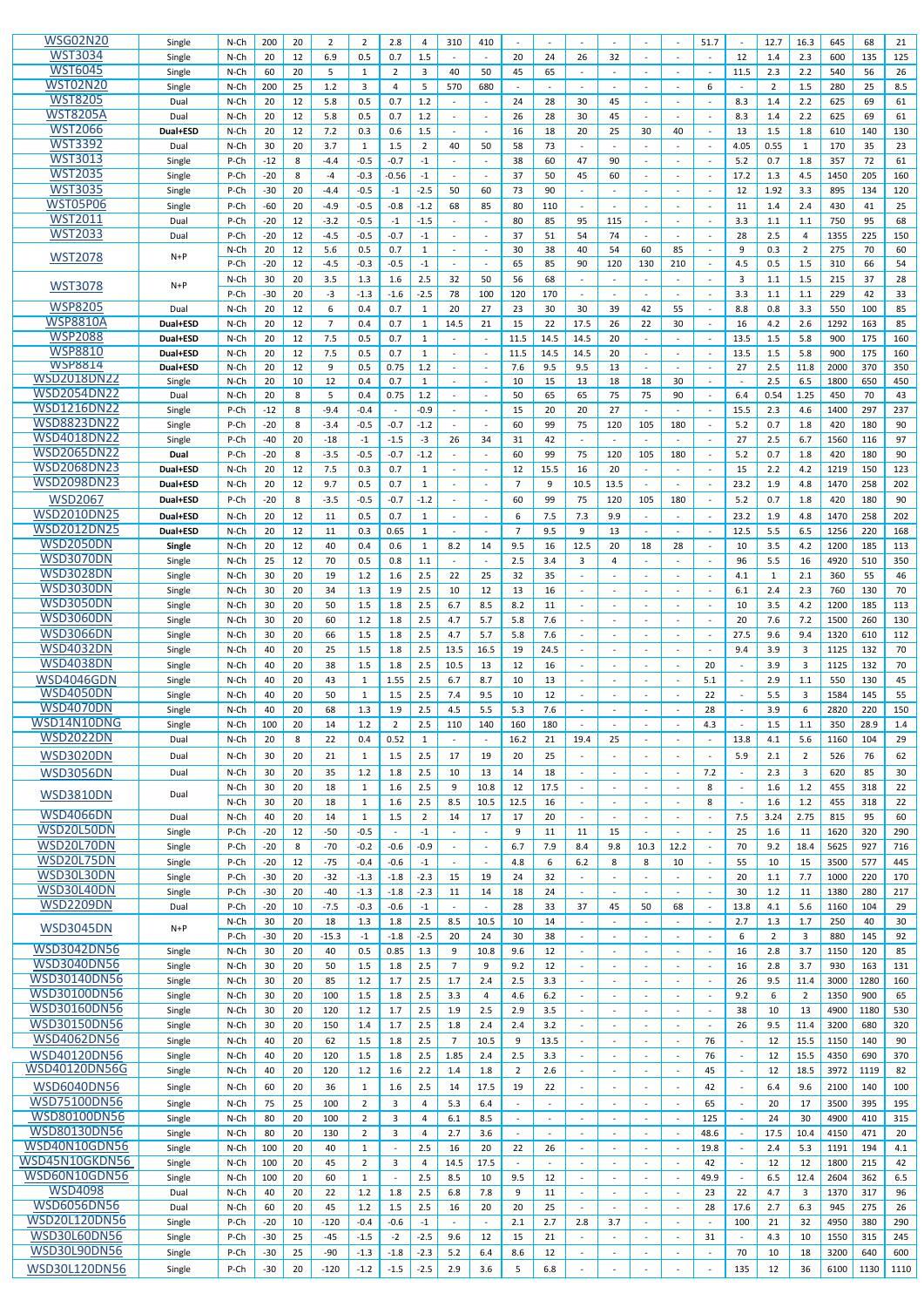| <b>WSD90P06DN56</b>                | Single           | P-Ch               | $-60$          | 20           | -90              | $-1$                     | $-1.85$          | $-2.5$                 | 10.5                     | 13.5                           | 13.5       | 17.5       | $\blacksquare$                           |                          |                                  | $\sim$                                     | 121            |                          | 20                  | 32             | 5600         | 510        | 480        |
|------------------------------------|------------------|--------------------|----------------|--------------|------------------|--------------------------|------------------|------------------------|--------------------------|--------------------------------|------------|------------|------------------------------------------|--------------------------|----------------------------------|--------------------------------------------|----------------|--------------------------|---------------------|----------------|--------------|------------|------------|
| <b>WSD50P10DN56</b>                | Single           | P-Ch               | -100           | 20           | -34              | -1                       | -2               | $-3$                   | 32                       | 40                             | 38         | 51         |                                          |                          |                                  |                                            | 56             |                          | 9.5                 | 14.5           | 2480         | 268        | 126        |
| <b>WSP4404</b>                     | Single           | $N$ -Ch            | 30             | 20           | 10               | 1.4                      | 1.9              | 2.8                    | 17                       | 21                             | 27         | 33         | $\blacksquare$                           |                          |                                  |                                            |                | 3.7                      | 1.6                 | 1.3            | 405          | 110        | 56         |
| <b>WSP4406</b>                     | Single           | N-Ch               | 30             | 20           | 12               | 1.2                      | 1.9              | 2.5                    | 9.5                      | 12                             | 13         | 18         | $\blacksquare$                           |                          | $\overline{\phantom{a}}$         | $\sim$                                     |                | 6.3                      | 2.9                 | $\overline{2}$ | 770          | 130        | 76         |
| <b>WSP4410</b>                     | Single           | N-Ch               | 30             | 20           | 20               | 1.3                      | 1.8              | 2.5                    | 4                        | 5.5                            | 6          | 6.8        |                                          |                          |                                  |                                            |                | 12.9                     | 4.22                | 7.3            | 1700         | 265        | 165        |
| <b>WSP4430</b><br><b>WSP4068</b>   | Single           | N-Ch               | 30             | 20           | 20               | 1                        | 1.5              | $\overline{2}$         | $\overline{4}$           | 6                              | 6          | 8          | $\blacksquare$                           |                          | $\overline{\phantom{a}}$         | $\sim$                                     |                | 28.5                     | 8.1                 | 12             | 3234         | 456        | 329        |
| <b>WSP4088</b>                     | Single<br>Single | N-Ch<br>N-Ch       | 40<br>40       | 20<br>20     | 10<br>11         | 1.5<br>1.5               | 1.8<br>1.8       | 2.5<br>2.5             | 13.5<br>10.5             | 16.5<br>13                     | 19<br>12   | 24.5<br>16 | $\mathbf{r}$<br>$\omega$                 |                          | $\overline{\phantom{a}}$         | $\sim$                                     | 20             | 9.4<br>9.4               | 3.9<br>3.9          | 3<br>3         | 1125<br>1125 | 132<br>132 | 70<br>70   |
| <b>WSP4016</b>                     | Single           | N-Ch               | 40             | 20           | 15.5             | 1                        | 1.8              | 2.5                    | 8.5                      | 11.5                           | 11         | 14.5       | $\mathbf{r}$                             |                          |                                  |                                            |                | 20                       | 3.9                 | 3              | 1125         | 132        | 70         |
| <b>WSP6064</b>                     | Single           | N-Ch               | 60             | 20           | 6.8              | 1                        | 2                | 3                      | 33                       | 45                             | 37         | 50         | $\mathbf{r}$                             |                          | $\overline{\phantom{a}}$         | $\sim$                                     | 14             | $\sim$                   | 2.6                 | 2.2            | 670          | 70         | 35         |
| <b>WSP6024</b>                     | Single           | N-Ch               | 60             | 20           | 15               | $\mathbf{1}$             | 2                | 3                      | 8                        | 10                             | 11         | 13.7       | $\blacksquare$                           |                          | $\overline{a}$                   | $\sim$                                     | 25.4           | $\sim$                   | 4.6                 | 3.8            | 1500         | 280        | 40         |
| <b>WSP6020</b>                     | Single           | N-Ch               | 60             | 20           | 18               | 1                        | 2                | 3                      | 7                        | 9                              | 8          | 12         | $\sim$                                   |                          | $\overline{\phantom{a}}$         | $\sim$                                     | 82             | $\sim$                   | 13                  | 17             | 3760         | 340        | 200        |
| <b>WSP06N10</b>                    | Single           | N-Ch               | 100            | 20           | 4.5              | 1.5                      | 2                | 2.5                    | 85                       | 105                            | 135        | 175        |                                          |                          |                                  |                                            | 21             |                          | 4.9                 | 5.8            | 940          | 80         | 50         |
| <b>WSP08N10</b><br><b>WSP10N10</b> | Single           | N-Ch               | 100            | 20           | $\overline{7}$   | $\overline{2}$           | 3                | 4                      | 39                       | 51                             | 44         | 57         | $\mathbf{r}$                             |                          |                                  | $\sim$                                     | 40             | $\sim$                   | 6                   | 7              | 1600         | 120        | 75         |
|                                    | Single           | N-Ch               | 100            | 20           | 10               | 1.5                      | 2                | 2.5                    | 22                       | 28                             | 25         | 31         | $\blacksquare$                           |                          | $\overline{a}$                   |                                            | 28             |                          | 9                   | 10             | 1769         | 164        | 53         |
| <b>WSP14N10</b><br><b>WSP16N10</b> | Single           | N-Ch               | 100            | 20           | 14               | 1                        | 1.5              | 2.5                    | 16                       | 20                             | 25         | 28         | $\sim$                                   |                          |                                  |                                            | 19.8           |                          | 2.4                 | 5.3            | 1191         | 195        | 41         |
| <b>WSP05N15</b>                    | Single<br>Single | N-Ch<br>N-Ch       | 100<br>150     | 20<br>25     | 16<br>6          | 1.4<br>$\overline{2}$    | 1.7<br>3         | 2.5<br>4               | 8.9<br>37                | 11<br>45                       | 9.9        | 13         | $\mathbf{r}$<br>$\sim$                   |                          | $\blacksquare$<br>$\overline{a}$ | $\sim$<br>$\sim$                           | 15<br>23       | $\sim$                   | $\overline{7}$<br>6 | 4<br>9.9       | 4000<br>1760 | 898<br>90  | 39<br>45   |
| <b>WSP9926</b>                     | Dual+ESD         | N-Ch               | 20             | 12           | 7.2              | 0.5                      | 0.7              | 1.2                    |                          |                                | 22         | 30         | 30                                       | 40                       |                                  |                                            |                | 10                       | 2.5                 | 3.3            | 615          | 127        | 115        |
| <b>WSP9926A</b>                    | Dual+ESD         | $N$ -Ch            | 20             | 12           | 7.5              | 0.5                      | 0.7              | 1.1                    |                          | $\sim$                         | 20         | 25         | 25                                       | 35                       | $\overline{\phantom{a}}$         | $\overline{\phantom{a}}$                   |                | 10.3                     | 2.4                 | 3.2            | 620          | 110        | 115        |
| <b>WSP9926B</b>                    | Dual+ESD         | N-Ch               | 20             | 12           | 8                | 0.5                      | 0.7              | 1.1                    | $\overline{\phantom{a}}$ | $\overline{\phantom{a}}$       | 17         | 26         | 25                                       | 34                       | $\overline{\phantom{a}}$         | $\sim$                                     |                | 11.3                     | 2.7                 | 3.5            | 650          | 140        | 135        |
| <b>WSP8212</b>                     | Dual+ESD         | $N$ -Ch            | 20             | 12           | 11               | 0.5                      | 0.72             | 1                      |                          | $\overline{\phantom{a}}$       | 10         | 13         | 12.5                                     | 15                       |                                  | $\sim$                                     |                | 4.65                     | 1.12                | 3.72           | 937          | 153        | 150        |
| <b>WSP4882</b>                     | Dual             | N-Ch               | 30             | 20           | 8                | 1.5                      | 1.8              | 2.5                    | 20                       | 26                             | 28         | 32         | $\sim$                                   |                          |                                  |                                            |                | 6                        | 1.5                 | 2.5            | 560          | 92         | 55         |
| <b>WSP4886</b><br><b>WSP4884</b>   | Dual             | $N$ -Ch            | 30             | 20           | 8.5              | 0.5                      | 0.7              | 1.2                    | 18                       | 24                             | 24         | 28         | $\mathbf{r}$                             |                          |                                  |                                            |                | 6                        | 1.5                 | 2.5            | 580          | 95         | 57         |
| <b>WSP4888</b>                     | Dual<br>Dual     | $N$ -Ch<br>$N$ -Ch | 30<br>30       | 20<br>20     | 8.8<br>9.8       | 1.5<br>1.5               | 1.8<br>1.8       | 2.5<br>2.5             | 18.5<br>13.5             | 23<br>18                       | 25<br>18   | 27<br>25   | $\mathbf{r}$<br>$\overline{\phantom{a}}$ |                          | $\overline{\phantom{a}}$         | $\sim$                                     |                | 6<br>6                   | 1.5<br>1.5          | 2.5<br>2.5     | 580<br>590   | 95<br>98   | 57<br>59   |
| <b>WSP4982</b>                     | Dual             | N-Ch               | 40             | 20           | $\overline{7}$   | 1                        | 1.6              | 2.5                    | 24                       | 28                             | 28         | 33         | $\blacksquare$                           |                          | $\overline{\phantom{a}}$         | $\sim$                                     |                | 7.5                      | 3.24                | 2.75           | 815          | 95         | 60         |
| <b>WSP4940</b>                     | Dual             | $N$ -Ch            | 40             | 20           | 8.3              | 1                        | 1.8              | 2.5                    |                          | 22                             |            | 27         | $\sim$                                   |                          |                                  |                                            |                | 19                       | 5.7                 | 9.2            | 1309         | 250        | 151        |
| <b>WSP4984</b>                     | Dual             | N-Ch               | 40             | 20           | 10               | 1.55                     | 2.2              | 2.7                    | 15                       | 20                             | 17.7       | 21         | $\sim$                                   |                          | $\blacksquare$                   | $\sim$                                     |                | 13.6                     | 4.5                 | 6.4            | 1500         | 250        | 135        |
| <b>WSP6946</b>                     | Dual             | $N$ -Ch            | 60             | 20           | 6.5              | 1                        | 2                | 3                      | 43                       | 52                             | 46         | 60         | $\blacksquare$                           |                          |                                  |                                            | 14             |                          | 2.6                 | 2.2            | 870          | 70         | 35         |
| <b>WSP6956</b>                     | Dual             | $N$ -Ch            | 60             | 20           | 10               | 1                        | 1.5              | 2.5                    | 15                       | 20                             | 18         | 24         | $\blacksquare$                           |                          | $\overline{\phantom{a}}$         | $\sim$                                     | 12             | 26                       | 5                   | .5             | 1370         | 135        | 60         |
| <b>WSP9435</b>                     | Single+ESD       | P-Ch               | $-30$          | 20           | $-5.4$           | $-1$                     | -1.5             | $-2.3$                 | 38                       | 48                             | 60         | 78         |                                          |                          |                                  |                                            |                | 13                       | 1.3                 | 3.1            | 642          | 76         | 66         |
| <b>WSP4435</b><br><b>WSP4407</b>   | Single<br>Single | P-Ch<br>P-Ch       | $-30$<br>$-30$ | 20<br>20     | $-8.2$<br>$-13$  | $-1.5$<br>$-1.2$         | $-2$<br>$-2$     | $-2.5$<br>$-2.5$       | 16<br>9.6                | 20<br>15                       | 25<br>15   | 33<br>21   | $\blacksquare$                           |                          |                                  | $\sim$                                     |                | 21<br>31                 | 2.6<br>4.3          | 6.2<br>10      | 2050<br>1550 | 210<br>315 | 150<br>245 |
| <b>WSP4409</b>                     | Single           | P-Ch               | $-30$          | 20           | $-17.6$          | $-1.3$                   | $-1.8$           | $-2.3$                 | 5                        | 7.2                            | 9          | 12         | $\blacksquare$                           |                          | $\blacksquare$                   | $\sim$                                     |                | 45                       | 5                   | 12.7           | 2110         | 450        | 330        |
| <b>WSP4417</b>                     | Single           | P-Ch               | $-30$          | 20           | $-23.8$          | $-1.3$                   | $-1.8$           | $-2.3$                 | 3.9                      | 4.9                            | 6          | 8.2        | $\blacksquare$                           |                          |                                  | $\sim$                                     |                | 135                      | 15                  | 39             | 5750         | 1120       | 1050       |
| <b>WSP4447</b>                     | Single           | P-Ch               | $-40$          | 20           | $-11$            | $-1.4$                   | $-1.9$           | $-2.4$                 | 13                       | 16                             | 18         | 26         | $\mathbf{r}$                             |                          | $\overline{\phantom{a}}$         | $\sim$                                     |                | 32                       | 5.2                 | 8              | 1500         | 235        | 180        |
| <b>WSP4445</b>                     | Single           | P-Ch               | $-40$          | 25           | $-16.7$          | $-1.5$                   | $-2$             | $-2.5$                 | 7.9                      | 10                             | 11.5       | 16         |                                          |                          |                                  |                                            | 60             | $\overline{\phantom{a}}$ | 7.6                 | 15             | 2764         | 417        | 325        |
| <b>WSP6039</b>                     | Single           | P-Ch               | $-60$          | 20           | $-3.5$           | $-1$                     | $-1.65$          | $-3$                   | 88                       | 114                            | 118        | 153        | $\mathbf{r}$                             |                          | $\overline{\phantom{a}}$         | $\sim$                                     |                | 17                       | $\overline{2}$      | $\overline{4}$ | 615          | 140        | 45         |
| <b>WSP6047</b><br><b>WSP4953A</b>  | Single           | P-Ch               | $-60$          | 20           | $-4$             | $-1$                     | $-1.74$          | $-2.5$                 | 64                       | 84                             | 80         | 104        | $\blacksquare$                           |                          |                                  | $\blacksquare$                             |                | 23                       | 2.4                 | 5.7            | 1135         | 95         | 60         |
| <b>WSP4953</b>                     | Dual<br>Dual     | P-Ch<br>P-Ch       | $-20$<br>$-30$ | 12<br>20     | $-5.8$<br>$-5.3$ | $-0.6$<br>$-1$           | $-1.1$<br>$-1.5$ | $-1.7$<br>$-2.5$       | 40<br>60                 | 65<br>90                       | 60<br>90   | 85<br>120  | $\sim$                                   |                          |                                  | $\sim$                                     |                | 11.6<br>5.22             | 1.3<br>1.25         | 2.5<br>2.3     | 625<br>463   | 100<br>82  | 60<br>68   |
| <b>WSP4809</b>                     | Dual             | P-Ch               | $-30$          | 20           | -6               | $-1$                     | $-1.5$           | $-2.3$                 | 27                       | 40                             | 35         | 50         | $\blacksquare$                           |                          |                                  | $\sim$                                     | 2.4            | 18                       | 18                  | 2.4            | 971          | 235        | 82         |
| <b>WSP4807</b>                     | Dual             | P-Ch               | $-30$          | 20           | $-6.5$           | $-1$                     |                  | $\blacksquare$         | 33                       | 46                             | 53         | 72         | $\blacksquare$                           |                          |                                  | $\blacksquare$                             |                | 6.2                      | 2.5                 | 3.3            | 640          | 270        | 103        |
| <b>WSP4805</b>                     | Dual             | P-Ch               | $-30$          | 20           | -8               | $-1.2$                   | $-1.4$           | $-2$                   | 16                       | 22                             | 18.5       | 28         | $\sim$                                   |                          |                                  | $\overline{\phantom{a}}$                   |                | 12                       | 5.9                 | 4.7            | 1025         | 209        | 158        |
| <b>WSP4955</b>                     | Dual             | P-Ch               | $-30$          | 20           | -8               | $-1.3$                   | $-1.8$           | $-2.3$                 | 15                       | 17                             | 20         | 23         | $\blacksquare$                           |                          |                                  |                                            |                | 10                       | 5.7                 | 4.5            | 1004         | 204        | 154        |
| <b>WSP4099</b>                     | Dual             | P-Ch               | $-40$          | 20           | $-6.5$           | $-1.5$                   | $-2$             | $-2.5$                 | 30                       | 38                             | 46         | 62         | $\mathbf{r}$                             |                          |                                  | ÷.                                         |                | 7.5                      | 2.4                 | 3.5            | 668          | 98         | 72         |
| <b>WSP4626</b>                     | $N+P$            | N-Ch               | 20             | 10           | 6.7              | 0.4                      | 0.72             | $1.2\,$                | $\overline{\phantom{a}}$ | $\blacksquare$                 | 21         | 28         | 28                                       | 38                       | $\overline{\phantom{a}}$         | $\sim$                                     |                | 10                       | 1.4                 | 3.2            | 910          | 230        | 163        |
|                                    |                  | P-Ch<br>N-Ch       | $-20$<br>30    | 12<br>20     | $-4.4$<br>7      | -0.4<br>1                | $-0.68$<br>1.5   | $-1.2$<br>2.5          | 18                       | $\sim$<br>28                   | 48<br>25   | 65<br>32   | 62<br>$\overline{\phantom{a}}$           | 85                       | $\overline{\phantom{a}}$         | $\sim$<br>$\blacksquare$                   |                | 11.5<br>7.2              | 3.5<br>1.4          | 3.3<br>2.2     | 1415<br>550  | 134<br>68  | 102<br>55  |
| <b>WSP4606</b>                     | $N+P$            | P-Ch               | $-30$          | 20           | -6               | $-1$                     | $-1.5$           | $-2.5$                 | 30                       | 38                             | 48         | 58         | $\blacksquare$                           |                          |                                  | $\sim$                                     |                | 6.4                      | 2.7                 | 3.1            | 645          | 272        | 105        |
|                                    |                  | N-Ch               | 30             | 20           | 6.4              | $\sim$                   | 1.5              | $\sim$                 | 22                       | $\sim$                         | 34         | $\sim$     | $\blacksquare$                           |                          | $\blacksquare$                   | $\sim$                                     |                | 7.2                      | 1.4                 | 2.2            | 407          | 113        | 57         |
| <b>WSP4608</b>                     | $N+P$            | P-Ch               | $-30$          | 20           | $-5.6$           | $\overline{\phantom{a}}$ | -1.5             | $\blacksquare$         | 28                       | $\sim$                         | 36         |            | $\overline{\phantom{a}}$                 |                          |                                  | $\overline{a}$                             |                | 6.4                      | 2.7                 | 3.1            | 950          | 137        | 118        |
| <b>WSP4616</b>                     | $N+P$            | N-Ch               | 30             | 20           | 11.6             | 1                        | 1.5              | 2.5                    | 12                       | 14                             | 16         | 22         | $\overline{\phantom{a}}$                 |                          | $\overline{\phantom{a}}$         | $\blacksquare$                             |                | 10.7                     | 3.3                 | 4.2            | 1314         | 120        | 88         |
|                                    |                  | P-Ch               | $-30$          | 20           | $-9.6$           | $-1$                     | $-1.5$           | $-2.5$                 | 17                       | 20                             | 20         | 35         | $\mathbf{r}$                             |                          |                                  |                                            |                | 12.6                     | 4.8                 | 4.8            | 1345         | 194        | 158        |
| <b>WSP4620</b>                     | $N+P$            | N-Ch<br>P-Ch       | 30<br>$-30$    | 20<br>20     | 8.8<br>$-8.6$    | 1<br>$-1$                | 1.5<br>-1.6      | 2.5<br>$-2.5$          | 18<br>22                 | 24<br>32                       | 25<br>32   | 32<br>45   | $\sim$                                   |                          | $\blacksquare$                   | $\sim$                                     |                | 6<br>11.5                | 2.5<br>3.5          | 2.1<br>3.3     | 572<br>1415  | 81<br>134  | 65<br>102  |
|                                    |                  | N-Ch               | 40             | 20           | 7.5              | 1.5                      | $\overline{2}$   | 2.5                    | 16                       | 21                             | 18         | 25         | $\blacksquare$                           |                          | $\blacksquare$                   | $\sim$                                     |                | 15.7                     | 3.24                | 2.75           | 815          | 95         | 60         |
| <b>WSP4067</b>                     | N+P              | P-Ch               | $-40$          | 20           | $-5.5$           | $-1.5$                   | $-2$             | $-2.5$                 | 30                       | 38                             | 46         | 62         | $\blacksquare$                           |                          |                                  |                                            |                | 7.5                      | 2.4                 | 3.5            | 668          | 98         | 72         |
| <b>WSP4067B</b>                    | $N+P$            | N-Ch               | 40             | 20           | 6                | 1                        | 1.6              | 2.2                    | 25                       | 35                             | 40         | 55         | $\sim$                                   | $\overline{\phantom{a}}$ | $\blacksquare$                   | $\sim$                                     | 11             | $\sim$                   | $\overline{2}$      | 2.2            | 600          | 62         | 48         |
|                                    |                  | P-Ch               | $-40$          | 20           | $-5.1$           | $-1$                     | $-1.6$           | $-2.2$                 | 40                       | 50                             | 55         | 75         |                                          |                          |                                  | $\overline{\phantom{a}}$                   | 20             | $\overline{\phantom{a}}$ | 5.7                 | 4.6            | 1100         | 100        | 80         |
| <b>WSP6067</b>                     | $N+P$            | N-Ch               | 60             | 20           | 6.5              | 1                        | $\overline{2}$   | 3                      | 26                       | 36                             | 36         | 45         | $\blacksquare$                           |                          | $\overline{\phantom{a}}$         | $\sim$                                     |                | 14                       | 2.6                 | 2.2            | 670          | 70         | 35         |
| <b>WSF2060</b>                     |                  | P-Ch<br>N-Ch       | $-60$<br>20    | 20<br>12     | $-4.5$<br>60     | $-1.5$<br>0.5            | $-2$<br>0.75     | $-2.5$<br>$\mathbf{1}$ | 60                       | 75<br>$\overline{\phantom{a}}$ | 75<br>3.9  | 85<br>5.5  | $\mathbf{r}$<br>5.8                      | 8.0                      |                                  | $\sim$<br>$\blacksquare$                   |                | 12<br>27                 | 1.5<br>6.5          | 3<br>6.4       | 500<br>2000  | 66<br>500  | 32<br>200  |
| <b>WSF3036A</b>                    | Single<br>Single | N-Ch               | 30             | 20           | 32               | 1                        | 1.5              | 2.5                    | 19                       | 30                             | 30         | 42         |                                          |                          |                                  |                                            |                | 6.9                      | 1.2                 | 2.35           | 510          | 62         | 44         |
| <b>WSF3036</b>                     | Single           | N-Ch               | 30             | 20           | 36               | 1                        | $1.5\,$          | $2.5\,$                | 16                       | 26                             | 25         | 38         | $\blacksquare$                           | $\sim$                   | $\blacksquare$                   | $\blacksquare$                             | $\blacksquare$ | $\overline{7}$           | 1.3                 | 2.4            | 530          | 65         | 50         |
| <b>WSF3038</b>                     | Single           | N-Ch               | 30             | 20           | 38               | $\mathbf{1}$             | 1.5              | 2.5                    | 15                       | 20                             | 22         | 35         |                                          |                          |                                  | $\mathcal{L}_{\mathcal{A}}$                |                | 7.2                      | 1.4                 | 2.6            | 550          | 68         | 55         |
| <b>WSF3040</b>                     | Single           | N-Ch               | 30             | 20           | 43               | 1.2                      | 1.5              | 2.5                    | 10                       | 12                             | 15         | 18         | $\sim$                                   |                          |                                  | $\sim$                                     |                | 9.8                      | 4.2                 | 3.6            | 940          | 131        | 109        |
| <b>WSF3087</b>                     | Single           | N-Ch               | 30             | 20           | 70               | $\mathbf{1}$             | 1.5              | 2.5                    | 5                        | 6                              | 8          | 9.5        | $\overline{\phantom{a}}$                 |                          | $\overline{\phantom{a}}$         | $\sim$                                     |                | 20                       | 7.6                 | 7.2            | 2100         | 550        | 180        |
| <b>WSF3085</b>                     | Single           | N-Ch               | 30             | 20           | 85               | $\mathbf{1}$             | 1.5              | 2.5                    | 4.5                      | 5.5                            | 7.8        | 9          | $\mathbf{r}$                             |                          |                                  | $\sim$                                     |                | 20                       | 7.6                 | 7.2            | 2295         | 570        | 210        |
| <b>WSF3085A</b>                    | Single           | N-Ch               | 30             | 20           | 85               | 0.8                      | 1.2              | $\overline{2}$         | 4.5                      | 5.5                            | 7.8        | 9          | $\blacksquare$                           |                          | $\overline{\phantom{a}}$         | $\blacksquare$                             |                | 20                       | 7.6                 | 7.2            | 2295         | 570        | 210        |
| <b>WSF30100</b><br><b>WSF30160</b> | Single           | N-Ch<br>N-Ch       | 30             | 20           | 100<br>160       | 1<br>1.5                 | 1.5<br>1.9       | 2.5<br>2.5             | 2.5                      | 3<br>3                         | 3.2<br>3.8 | 4          | $\mathbf{r}$<br>$\blacksquare$           |                          |                                  | $\sim$<br>$\blacksquare$                   |                | 56.9<br>40.3             | 13.8<br>5           | 23.5<br>10.5   | 5935<br>2450 | 725<br>590 | 538<br>245 |
| <b>WSF4060</b>                     | Single<br>Single | N-Ch               | 30<br>40       | 20<br>20     | 60               | 1.2                      | 1.6              | 2.5                    | 2.3<br>7.2               | 9                              | 9.2        | 4.6<br>13  | $\sim$                                   |                          | $\overline{\phantom{a}}$         | $\sim$                                     | 32             |                          | 3.8                 | 9              | 1460         | 180        | 146        |
| <b>WSF6038</b>                     | Single           | N-Ch               | 60             | 20           | 24               | $\mathbf{1}$             | $\overline{2}$   | 3                      | 32                       | 40                             | 50         | 70         | $\sim$                                   |                          | $\overline{\phantom{a}}$         | $\blacksquare$                             | 12             | $\overline{\phantom{a}}$ | 3                   | 3.3            | 530          | 85         | 40         |
| <b>WSF20N06</b>                    | Single           | N-Ch               | 60             | 20           | 25               | 1                        | $1.6\,$          | 2.5                    | 35                       | 45                             | ÷.         |            | $\mathbf{r}$                             |                          |                                  | $\sim$                                     | 20             | $\sim$                   | $\overline{7}$      | 5              | 650          | 95         | 60         |
| <b>WSF28N06</b>                    | Single           | N-Ch               | 60             | 20           | 28               | 1                        | $\overline{2}$   | 3                      | 28                       | 40                             |            |            | $\blacksquare$                           |                          | $\blacksquare$                   | $\sim$                                     |                | 12                       | 3                   | 3.2            | 830          | 85         | 64         |
| WSF40N06S                          | Single           | N-Ch               | 60             | 20           | 40               | 1.2                      | 1.8              | 2.5                    | 22                       | 25                             | 25         | 30         |                                          |                          |                                  |                                            |                | 19.3                     | 7.1                 | 7.6            | 2423         | 145        | 97         |
| WSF40N06D                          | Single           | N-Ch               | 60             | 20           | 40               | 1.2                      | $\overline{2}$   | 2.8                    | 21                       | 24                             | 24         | 28         | $\blacksquare$                           |                          |                                  | $\sim$                                     |                | 19.3                     | 7.1                 | 7.6            | 2500         | 150        | 101        |
| <b>WSF40N06</b>                    | Single           | N-Ch               | 60             | 20           | 50               | 1.2                      | $1.8\,$          | 2.5                    | 20                       | 23                             | 23         | 28         | $\blacksquare$                           |                          | $\blacksquare$                   | $\overline{\phantom{a}}$                   |                | 28                       | 3.5                 | 6.5            | 1680         | 115        | 85         |
| WSF40N06A<br>WSF60N06              | Single           | N-Ch               | 60             | 20           | 50               | $\overline{2}$           | 3                | 4                      | 20                       | 23                             | 23         | 28         | $\sim$                                   | $\blacksquare$           | $\overline{\phantom{a}}$         | $\sim$                                     |                | 28                       | 3.5                 | 6.5            | 1680         | 115        | 85         |
| WSF60N06A                          | Single<br>Single | N-Ch<br>N-Ch       | 60<br>60       | 20<br>$20\,$ | 60<br>60         | 1<br>$\overline{2}$      | $1.8\,$<br>3     | 3<br>4                 | 10<br>12                 | 12<br>14                       | 12<br>15   | 15<br>20   | $\blacksquare$                           |                          |                                  | $\blacksquare$<br>$\overline{\phantom{a}}$ |                | 9<br>36                  | 4.5<br>9.9          | 7.5<br>6.6     | 1896<br>2498 | 125<br>185 | 89<br>80   |
|                                    |                  |                    |                |              |                  |                          |                  |                        |                          |                                |            |            |                                          |                          |                                  |                                            |                |                          |                     |                |              |            |            |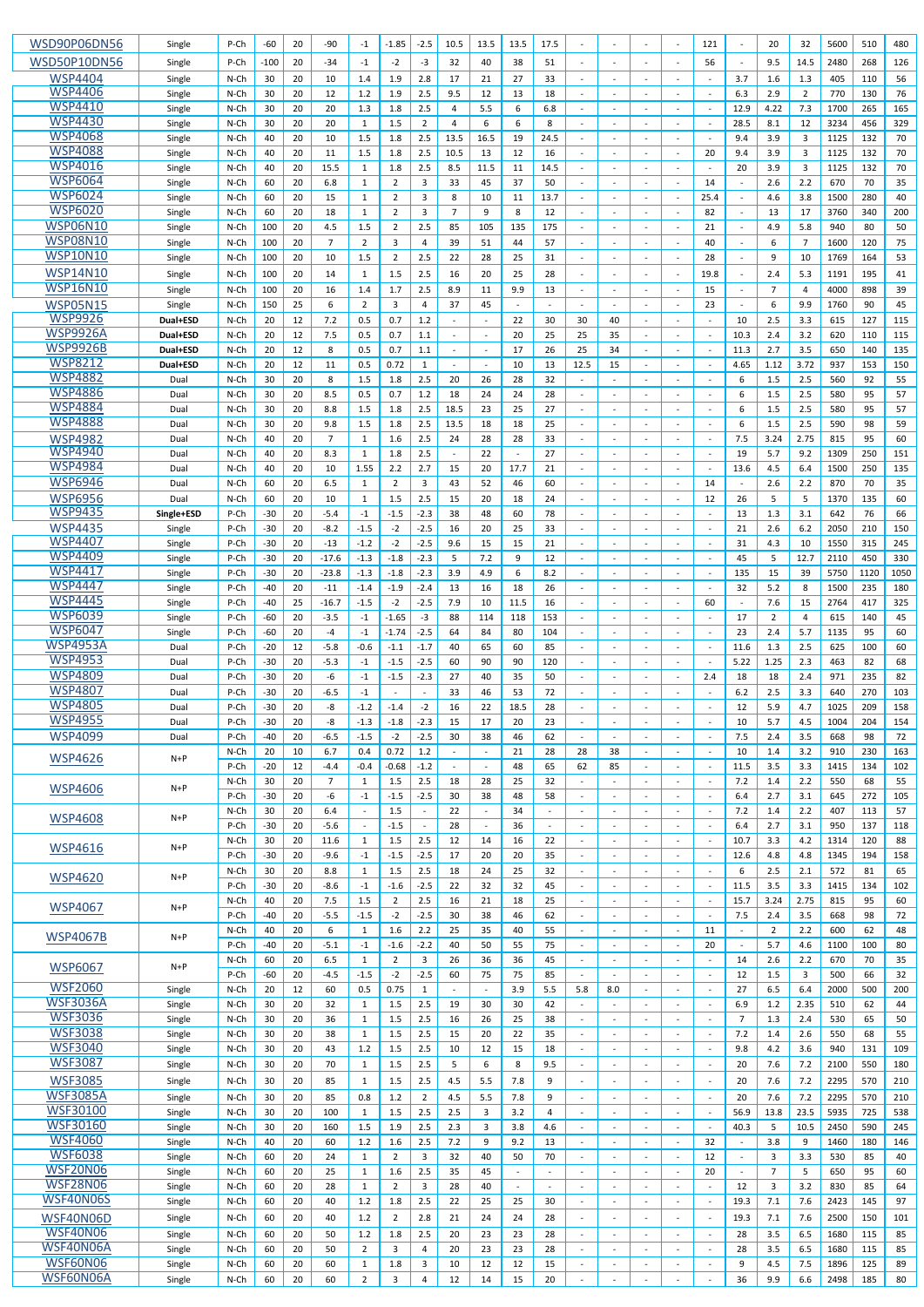| <b>WSF80N06</b>                      | Single           | $N$ -Ch      | 60             | 20       | 80             | 1              | 1.5              | 3                     | 7.2                   | 12             |                |                          |                          |        |                          |                          |                          | 33                          | 5        | 21        | 3230         | 260        | 180        |
|--------------------------------------|------------------|--------------|----------------|----------|----------------|----------------|------------------|-----------------------|-----------------------|----------------|----------------|--------------------------|--------------------------|--------|--------------------------|--------------------------|--------------------------|-----------------------------|----------|-----------|--------------|------------|------------|
| <b>WSF60100</b>                      | Single           | N-Ch         | 60             | 20       | 98             | $\overline{2}$ | 3                | $\overline{4}$        | 5.3                   | 6.4            |                | $\overline{\phantom{a}}$ | $\sim$                   |        |                          |                          |                          | 54                          | 23       | 18        | 4055         | 346        | 180        |
| <b>WSF07N10</b>                      | Single           | N-Ch         | 100            | 20       | $\overline{7}$ | 1.5            | 2                | 3                     | 195                   | 250            |                |                          | $\overline{\phantom{a}}$ |        | $\overline{\phantom{a}}$ | $\overline{\phantom{a}}$ | 5.2                      | $\sim$                      | 0.75     | 1.4       | 320          | 22         | 13         |
| <b>WSF12N10</b>                      | Single           | N-Ch         | 100            | 20       | 12             | 1              | 1.8              | 2.4                   | 175                   | 220            | 220            | 310                      | $\sim$                   |        | $\sim$                   |                          | 9.5                      | $\sim$                      | 1.9      | 2.1       | 440          | 36         | 20         |
| <b>WSF15N10</b>                      | Single           | N-Ch         | 100            | 20       | 15             | 1.5            | $\overline{2}$   | 2.5                   | 80                    | 100            | 115            | 130                      |                          |        |                          |                          | 21                       |                             | 4.9      | 5.8       | 940          | 80         | 50         |
| <b>WSF15N10G</b>                     | Single           | N-Ch         | 100            | 20       | 15             | 1.2            | $\overline{2}$   | 2.7                   | 50                    | 75             | 60             | 90                       | $\sim$                   |        |                          |                          | 6.5                      | $\sim$                      | 1.4      | 1.4       | 410          | 80         | 50         |
| WSF15N10A                            | Single           | N-Ch         | 100            | 20       | 15             | 1              | 1.5              | 2.5                   | 90                    | 110            | 110            | 150                      | $\overline{\phantom{a}}$ |        |                          |                          | 21.5                     | $\overline{\phantom{a}}$    | 3.2      | 6         | 730          | 37         | 27         |
| <b>WSF25N10</b>                      | Single           | N-Ch         | 100            | 20       | 25             | $\overline{2}$ | 3                | 4                     | 70                    | 112            | 200            | 800                      |                          |        |                          |                          | 60                       | $\sim$                      | 37       | 25        | 2850         | 195        | 120        |
| WSF40N10A                            | Single           | N-Ch         | 100            | 20       | 31             | 0.9            | 1.5              | 2.5                   | 42                    | 55             |                |                          |                          |        |                          |                          | 13.5                     | $\overline{\phantom{a}}$    | 3        | 9         | 3840         | 115        | 80         |
| <b>WSF40N10</b>                      | Single           | N-Ch         | 100            | 20       | 40             | 1.5            | 3                | 4                     | 32                    | 45             |                |                          |                          |        |                          |                          | 60                       | $\sim$                      | 9.7      | 11.8      | 3848         | 137        | 82         |
| <b>WSF45N10G</b>                     | Single           | N-Ch         | 100            | 20       | 45             | $\overline{2}$ | 3                | 4                     | 14.5                  | 19.5           |                |                          | $\sim$                   |        | $\overline{\phantom{a}}$ | $\blacksquare$           | 42                       | $\blacksquare$              | 12       | 12        | 1800         | 215        | 42         |
| <b>WSF50N10</b>                      | Single           | N-Ch         | 100            | 20       | 50             | 1              | $\overline{2}$   | 3                     | 22                    | 28             | 24             | 32                       |                          |        |                          |                          | 50                       | $\sim$                      | 8        | 10        | 2450         | 150        | 85         |
| <b>WSF70N10</b>                      | Single           | N-Ch         | 100            | 25       | 70             | $\overline{2}$ | 3                | 4                     | 10                    | 16             |                |                          | $\blacksquare$           |        |                          | $\overline{\phantom{a}}$ | 42                       | $\mathcal{L}_{\mathcal{A}}$ | 12       | 12        | 4100         | 255        | 100        |
| <b>WSF18N15</b>                      | Single           | $N$ -Ch      | 150            | 20       | 17             | 1.2            |                  | 2.5                   | 95                    | 105            | 105            | 115                      |                          |        |                          |                          |                          | 25.1                        | 6.8      | 12.6      | 2285         | 110        | 83         |
| <b>WSF20N15</b>                      | Single           | N-Ch         | 150            | 25       | 20             | $\overline{2}$ | 3                | 4                     | 65                    | 75             |                |                          | $\overline{\phantom{a}}$ |        | $\overline{\phantom{a}}$ |                          | 22                       | $\sim$                      | 8        | 4.5       | 1320         | 100        | 26         |
| <b>WSF07N20</b>                      | Single           | N-Ch         | 200            | 30       | $\overline{7}$ | $\overline{2}$ | 3                | 4                     | 0.49                  | 0.58           |                |                          |                          |        |                          |                          | 10.8                     | $\sim$                      | 1.7      | 3.1       | 300          | 30.2       | 2.3        |
| WSF09N20<br><b>WSF20N20</b>          | Single           | N-Ch         | 200            | 30       | 9              | 1              | 1.8              | 2.5                   | 0.21                  | 0.25           |                |                          | $\blacksquare$           |        |                          |                          | 11.8                     | $\sim$                      | 2.36     | 3.98      | 509          | 51.2       | 3.2        |
| <b>WSF25N20</b>                      | Single           | $N$ -Ch      | 200            | 20       | 20             | 1              | $\overline{2}$   | 3                     | 136                   | 160            |                |                          |                          |        |                          |                          | 68                       | $\sim$                      | 42       | 35        | 3100         | 210        | 150        |
| <b>WSF10N40</b>                      | Single           | N-Ch         | 200            | 20       | 25             | $\overline{2}$ | 3                | 4                     | 60                    | 75             |                |                          | $\blacksquare$           |        | $\overline{\phantom{a}}$ | $\blacksquare$           | 40                       | $\blacksquare$              | 14       | 10        | 2350         | 155        | 45         |
| <b>WSF20P03</b>                      | Single           | N-Ch         | 400            | 25       | 10             | 2              |                  | 4                     | 515                   | 607            |                |                          |                          |        |                          |                          | 25                       |                             | Δ        | 10.5      | 740          | 83         | 9          |
| <b>WSF40P03</b>                      | Single           | P-Ch         | $-30$          | 25       | $-27$          | $-1$           | $-1.5$           | $-2.5$                | 26                    | 32             | 36             | 45                       | $\blacksquare$           |        | $\blacksquare$           | $\sim$                   | $\overline{\phantom{a}}$ | 12.6                        | 4.8<br>5 | 4.5       | 1345         | 194        | 158        |
| <b>WSF60P03</b>                      | Single           | P-Ch<br>P-Ch | $-30$<br>$-30$ | 25<br>20 | $-40$<br>$-60$ | $-1.2$<br>$-1$ | $-1.6$<br>$-1.5$ | $-2.5$<br>$-2.5$      | 15<br>12              | 18<br>15       | 20<br>20       | 26<br>25                 | $\blacksquare$           |        | $\overline{\phantom{a}}$ | $\overline{\phantom{a}}$ | $\overline{\phantom{a}}$ | 11<br>22                    | 8.7      | -5<br>7.2 | 1256<br>2215 | 187<br>310 | 115<br>237 |
| <b>WSF70P03</b>                      | Single<br>Single | P-Ch         | $-30$          | 20       | $-65$          | $-1$           | $-1.6$           | $-2.5$                | 9.5                   | 12.5           | 12.5           | 16                       |                          |        |                          |                          |                          | 33                          | 10.7     | 12.8      | 3448         | 508        | 421        |
| <b>WSF90P03</b>                      | Single           | P-Ch         | $-30$          | 20       | $-85$          | $-1$           | $-1.6$           | $-2.5$                | 5                     | 6              | 6              | 8                        | $\blacksquare$           |        | $\overline{\phantom{a}}$ | $\sim$                   |                          | 37                          | 23       | 14        | 4448         | 808        | 521        |
| <b>WSF40P04</b>                      | Single           | P-Ch         | $-40$          | 20       | $-20$          | $-1$           | $-2$             | $-3$                  | 32                    | 42             | 52             | 58                       | $\blacksquare$           |        | $\overline{\phantom{a}}$ | $\overline{\phantom{a}}$ |                          | 20                          | 2.5      | 4.5       | 840          | 92         | 60         |
| <b>WSF30P04</b>                      | Single           | P-Ch         | $-40$          | 20       | $-24$          | $-1.8$         | $-1.9$           | $-3$                  | 30                    | 38             | 46             | 59                       | $\sim$                   |        | $\blacksquare$           | $\overline{\phantom{a}}$ |                          | $\overline{7}$              | 2.2      | 2.4       | 657          | 143        | 63         |
| <b>WSF15P06</b>                      | Single           | P-Ch         | $-60$          | 20       | $-15$          | $-1.2$         |                  | $-2.5$                | 50                    | 60             | 75             | 90                       |                          |        |                          |                          |                          | 9.86                        | 3.08     | 2.95      | 1447         | 97.3       | 70         |
| <b>WSF30P06</b>                      | Single           | P-Ch         | $-60$          | 20       | $-23.5$        | $-1$           | $-1.65$          | $-2.5$                | 38                    | 48             | 50             | 62                       | $\blacksquare$           |        |                          |                          |                          | 45                          | 8        | 10        | 2980         | 245        | 155        |
| <b>WSF45P06</b>                      | Single           | P-Ch         | $-60$          | 20       | $-45$          | $-1$           | $-1.6$           | $-2.5$                | 30                    | 40             | 52             | 65                       | $\overline{\phantom{a}}$ |        |                          |                          |                          | 4.1                         | 4.9      | 5.6       | 1914         | 158        | 116        |
| <b>WSF15P10</b>                      | Single           | P-Ch         | $-100$         | 20       | -13            | $-1$           |                  | $-3$                  | 150                   | 205            |                |                          | $\overline{a}$           |        |                          |                          |                          | 21                          | 4.3      | 5.2       | 1050         | 70         | 30         |
| <b>WSF50P10</b>                      | Single           | P-Ch         | $-100$         | 20       | $-34$          | $-1$           | $-2$             | -3                    | 32                    | 40             | 38             | 51                       |                          |        |                          |                          | 56                       |                             | 9.5      | 14.5      | 2480         | 268        | 126        |
| <b>WSF45P10</b>                      | Single           | P-Ch         | $-100$         | 20       | -4∩            | $-1$           | $-2$             | $-3$                  | ΔΔ                    | 55             | 47             | 58.5                     |                          |        |                          |                          | 125                      |                             | 21       | 45        | 5720         | 790        | 450        |
| <b>WSF7P20</b>                       | Single           | P-Ch         | $-200$         | 30       | $-5.7$         | $-2$           |                  | $-4$                  | 540                   | 690            |                |                          |                          |        |                          |                          |                          | 19                          | 4.6      | 9.5       | 590          | 140        | 25         |
|                                      |                  | N-Ch         | 30             | 20       | 22             | 1.2            | 1.5              | 2.5                   | 13                    | 18             | 16             | 21                       |                          |        |                          |                          |                          | 7.4                         | 2.3      | 3         | 620          | 85         | 60         |
| <b>WSF3012</b>                       | $N+P$            | P-Ch         | $-30$          | 20       | $-15$          | $-1.2$         | $-1.6$           | $-2.5$                | 24                    | 29             | 35             | 46                       | $\overline{\phantom{a}}$ |        |                          |                          |                          | 8                           | 3.3      | 2.3       | 757          | 122        | 88         |
|                                      |                  | N-Ch         | 30             | 20       | 12             | 1.3            | 1.8              | 2.3                   | 14                    | 18.5           | 17             | 25                       | $\overline{\phantom{a}}$ |        |                          |                          |                          | 5.2                         | 1        | 2.8       | 545          | 95         | 55         |
| <b>WSF3013</b>                       | $N+P$            | P-Ch         | $-30$          | 20       | $-11.5$        | $-1.3$         | $-1.8$           | $-2.3$                | 23                    | 32.5           | 32             | 42                       | $\omega$                 |        | $\overline{\phantom{a}}$ | $\sim$                   | $\overline{\phantom{a}}$ | 13                          | 1        | 4         | 580          | 105        | 72         |
|                                      |                  | N-Ch         | 40             | 20       | 30             | 1.4            | 1.8              | 2.5                   | 16                    | 21             | 18             | 25                       | $\sim$                   |        |                          |                          |                          | 6.6                         | 1.25     | 2.5       | 1050         | 76         | 56         |
| <b>WSF4012</b>                       | $N+P$            | P-Ch         | $-40$          | 20       | $-20$          | $-1.4$         | $-1.8$           | $-2.5$                | 30                    | 38             | 46             | 62                       | $\overline{\phantom{a}}$ |        |                          |                          |                          | 11                          | 2.54     | 3.1       | 1504         | 108        | 80         |
|                                      |                  | N-Ch         | 60             | 20       | 20             | 1              |                  | 2.5                   | 28                    | 37             | 37             | 45                       | $\blacksquare$           |        |                          |                          |                          | 12.6                        | 3.5      | 6.3       | 670          | 70         | 35         |
| <b>WSF6012</b>                       | $N+P$            | P-Ch         | $-60$          | 20       | -15            | $-1$           |                  | $-2.5$                | 46                    | 60             | 65             | 90                       | $\sim$                   |        |                          |                          |                          | 10                          | 3.1      | 3         | 500          | 66         | 32         |
| <b>WSF4022</b>                       | Dual             | N-Ch         | 40             | 20       | 20             | 1.1            | 1.6              | $2.5$                 | 16                    | 21             | 18             | 25                       |                          |        |                          |                          |                          | 7.5                         | 3.24     | 2.75      | 815          | 95         | 60         |
| WSK140N03                            | Single           | N-Ch         | 30             | 20       | 140            | 1              |                  | 2.5                   | $\overline{4}$        | $\blacksquare$ | 6              |                          | $\sim$                   |        | $\overline{\phantom{a}}$ |                          | 31.6                     | $\blacksquare$              | 6.1      | 13.8      | 3075         | 400        | 315        |
| <b>WSK180N03</b>                     | Single           | N-Ch         | 30             | 20       | 180            | 1.2            | 1.5              | 2.5                   | $\overline{2}$        | 2.8            | 2.6            | 3.5                      |                          |        |                          |                          | 57                       | $\sim$                      | 14       | 24        | 5851         | 720        | 525        |
| <b>WSK250N03</b>                     | Single           | N-Ch         | 30             | 20       | 250            | 1              | 1.8              | 3                     | 1.8                   | 2.5            | 2.5            | 3.5                      |                          |        |                          |                          | 232                      | $\sim$                      | 26       | 59        | 10600        | 1156       | 732        |
| <b>WSK180N04</b>                     | Single           | N-Ch         | 40             | 20       | 180            | $\overline{2}$ | 3                | 4                     | 3                     | 3.6            |                |                          |                          |        |                          |                          | 121                      |                             | 28       | 34        | 4426         | 1027       | 537        |
| <b>WSK220N04</b>                     | Single           | N-Ch         | 40             | 20       | 220            | $\overline{2}$ | 3                | 4                     | 2.5                   | 3.2            |                |                          |                          |        |                          |                          | 156                      | $\sim$                      | 28       | 65        | 5710         | 1463       | 595        |
| WSK96N08                             | Single           | N-Ch         | 80             | 25       | 96             | $\overline{2}$ | 3                | 4                     | $\overline{7}$        | 9              |                |                          | $\blacksquare$           |        | $\overline{\phantom{a}}$ |                          | 86                       | $\sim$                      | 16       | 28        | 3800         | 389        | 250        |
| <b>WSK140N08</b>                     | Single           | N-Ch         | 80             | 25       | 140            | $\overline{2}$ | 3                | $\overline{4}$        | 4.8                   | 6              |                |                          | $\sim$                   |        |                          |                          | 115                      | $\sim$                      | 15       | 44        | 4687         | 665        | 235        |
| <b>WSK200N08</b>                     | Single           | $N$ -Ch      | 80             | 25       | 200            | $\overline{2}$ | 3                | 4                     | 2.9                   | 3.5            |                |                          |                          |        |                          |                          | 197                      | $\mathbb{L}$                | 31       | 75        | 8154         | 1029       | 650        |
| WSK200N08A                           | Single           | N-Ch         | 80             | 25       | 200            | $\overline{2}$ | 3                | $\overline{4}$        | 3                     | 4              |                |                          |                          |        |                          |                          | 197                      | $\omega$                    | 31       | 75        | 8154         | 1029       | 650        |
| <b>WSK150N12</b>                     | Single           | N-Ch         | 120            | 20       | 150            | $\overline{2}$ |                  | 4                     | 5                     | 6.5            |                |                          | $\blacksquare$           |        | $\overline{\phantom{a}}$ |                          | 68.9                     | $\mathbb{L}$                | 18.1     | 15.9      | 5823         | 778.3      | 17.5       |
| <b>WSL220N08</b>                     | Single           | N-Ch         | 85             | 20       | 210            | $\overline{2}$ | 3.2              | 4                     | $\boldsymbol{\Delta}$ | 4.9            |                |                          | $\sim$                   |        |                          |                          | 140                      | $\sim$                      | 40       | 57        | 7600         | 720        | 346        |
| <b>WSC50N03</b>                      | Single           | N-Ch         | 30             | 20       | 43             | 1.2            | 1.5              | 2.5                   | 10                    | 12             | 15             | 18                       | $\blacksquare$           |        |                          |                          |                          | 9.8                         | 4.2      | 3.6       | 940          | 131        | 109        |
| <b>WSC60N03</b>                      | Single           | N-Ch         | 30             | 20       | 60             | 1              | 1.5              | 2.5                   | 4.1                   | 6.5            | 6.5            | 8                        | $\sim$                   |        |                          |                          | 51                       | $\sim$                      | 14       | 11        | 2330         | 460        | 230        |
| <b>WSC40N06</b>                      | Single           | N-Ch         | 60             | 20       | 50             | 1.2            | 1.8              | 2.5                   | 20                    | 23             | 23             | 28                       | $\sim$                   |        | $\overline{\phantom{a}}$ | $\blacksquare$           |                          | 28                          | 3.5      | 6.5       | 1680         | 115        | 85         |
| <b>WSC15N10</b>                      | Single           | N-Ch         | 100            | 20       | 15             | 1.5            | $\overline{2}$   | 2.5                   | 80                    | 100            | 115            | 130                      | $\blacksquare$           |        |                          |                          | 21                       | $\sim$                      | 4.9      | 5.8       | 940          | 80         | 50         |
| <b>WSC5N20</b>                       | Single           | N-Ch         | 200            | 30       | 5              | $\overline{2}$ |                  | 4                     | 0.49                  | 0.58           |                |                          |                          |        |                          |                          |                          | 10.8                        | 1.7      | 3.1       | 255          | 30.2       | 2.3        |
| WSC5N20A                             | Single           | N-Ch         | 200            | 20       | 5              | 1.2            | 1.7              | 2.5                   | 0.52                  | 0.6            |                |                          | $\overline{\phantom{a}}$ |        |                          |                          |                          | 15                          | 2.4      | 6.1       | 300          | 53         | 15         |
| <b>WSC80P03</b>                      | Single           | P-Ch         | $-30$          | 20       | $-75$          | $-1.5$         | $-1.8$           | $-3$                  | 5.4                   | 9              | 8.9            | 15                       | $\sim$                   |        |                          |                          |                          | 93                          | 15       | 19        | 5554         | 761        | 435        |
| <b>WSR3090</b>                       | Single           | $N$ -Ch      | 30             | 20       | 90             | $\mathbf{1}$   | 1.5              | 2.5                   | 4.5                   | 5.5            | 7.8            | 9                        |                          |        |                          |                          |                          | 20                          | 7.6      | 7.2       | 2295         | 570        | 210        |
| WSR50N06                             | Single           | N-Ch         | 60             | 20       | 50             | $\overline{2}$ | 3                | 4                     | 16                    | 20             | 22             | 26                       | $\overline{\phantom{a}}$ |        |                          |                          |                          | 29                          | 3.7      | 6.4       | 2458         | 117        | 84         |
| WSR60N06                             | Single           | N-Ch         | 60             | 20       | 60             | $\overline{2}$ | 3                | 4                     | 12                    | 14             | 15             | 20                       |                          |        |                          |                          |                          | 36                          | 9.9      | 6.6       | 2498         | 185        | 80         |
| WSR80N06                             | Single           | N-Ch         | 60             | 20       | 80             | $\overline{2}$ | 3                | 4                     | 9.1                   | 11.5           |                |                          | $\blacksquare$           |        | $\sim$                   |                          |                          | 36                          | 9.9      | 6.6       | 2350         | 237        | 205        |
| <b>WSR130N06</b>                     | Single           | N-Ch         | 60             | 20       | 130            | 1              |                  | $2.5\,$               | 3                     | 3.5            | 3.5            | 4.5                      | $\overline{\phantom{a}}$ |        | $\overline{\phantom{a}}$ | $\overline{\phantom{a}}$ | 36                       |                             | 9.9      | 6.6       | 5377         | 1666       | 77.7       |
| <b>WSR80N08</b>                      | Single           | N-Ch         | 80             | 20       | 80             | $\overline{2}$ |                  | $\overline{4}$        | 8.4                   | 9.5            |                |                          | $\omega$                 |        | $\sim$                   |                          | 180                      |                             | 42       | 75        | 4800         | 1670       | 590        |
| <b>WSR140N08</b><br><b>WSR200N08</b> | Single           | N-Ch         | 80             | 25       | 140            | $\overline{2}$ | 3                | $\overline{4}$        | 4.8                   | 6              | $\blacksquare$ |                          |                          |        |                          |                          | 115                      | $\omega$                    | 15       | 44        | 4687         | 665        | 235        |
| <b>WSR200N08A</b>                    | Single           | N-Ch         | 80             | 25       | 200            | $\overline{2}$ | 3                | $\overline{4}$        | 2.9                   | 3.5            |                |                          | $\blacksquare$           |        | $\overline{\phantom{a}}$ |                          | 197                      | $\sim$                      | 31       | 75        | 8154         | 1029       | 650        |
| <b>WSR3710</b>                       | Single           | N-Ch         | 80             | 25       | 200            | $\overline{2}$ | 3                | $\overline{4}$        | 3                     | 4              |                |                          | $\sim$                   |        | ÷.                       |                          | 197                      | $\sim$                      | 31       | 75        | 8154         | 1029       | 650        |
| <b>WSR80N10</b>                      | Single           | N-Ch         | 100            | 20       | 60             | 3              | 4                | 5                     | 14                    | 18             |                |                          |                          |        | $\overline{\phantom{a}}$ |                          | 26.6                     | $\sim$                      | 10.4     | 7.5       | 1910         | 278        | 69         |
| <b>WSR25N20</b>                      | Single           | $N$ -Ch      | 100<br>200     | 25       | 85             | $\overline{2}$ | 3<br>1.5         | $\overline{4}$<br>2.5 | 10                    | 13<br>75       | $\blacksquare$ |                          | $\blacksquare$           |        | $\overline{a}$           |                          | 42<br>60                 | $\blacksquare$              | 12<br>19 | 12        | 2100<br>4200 | 255<br>163 | 100<br>75  |
| <b>WSR80P06</b>                      | Single           | N-Ch         |                | 20       | 25<br>$-50$    | 1<br>$-1.3$    |                  | $-3$                  | 60<br>13              | 18             | 18             | 25                       |                          |        |                          |                          |                          | $\sim$<br>25                | 6.7      | 17<br>5.5 | 3635         | 224        | 141        |
|                                      |                  |              |                |          |                |                |                  |                       |                       |                |                |                          |                          |        |                          |                          |                          |                             |          |           |              |            |            |
|                                      | Single           | P-Ch         | $-60$          | 20       |                |                |                  |                       |                       |                |                |                          |                          |        |                          |                          |                          |                             |          |           |              |            |            |
| <b>WSR98P06</b>                      | Single           | P-Ch         | $-60$          | 25       | $-132$         | $-1.3$         | $-1.8$           | $-2.5$                | $5.2$                 | 6.5            | 8.5            | 11.5                     | $\sim$                   | $\sim$ | $\sim$                   | $\blacksquare$           | $\overline{\phantom{a}}$ | 136                         | 20       | 33        | 6095         | 1080       | 430        |
| <b>WSR18P10</b>                      | Single+ESD       | P-Ch         | $-100$         | 20       | $-25$          | $-1$           | $-1.5$           | $-3.5$                | 80                    | 100            | 100            | 115                      | $\blacksquare$           |        |                          |                          |                          | 50                          | 7.5      | 16.5      | 2580         | 185        | 140        |
| <b>WSR45P10</b>                      | Single           | P-Ch         | $-100$         | 20       | $-40$          | $-1$           | $-2$             | $-3$                  | 44                    | 55             | 47             | 58.5                     | $\overline{\phantom{a}}$ |        | $\overline{\phantom{a}}$ |                          | 125                      | $\blacksquare$              | 21       | 45        | 5720         | 790        | 450        |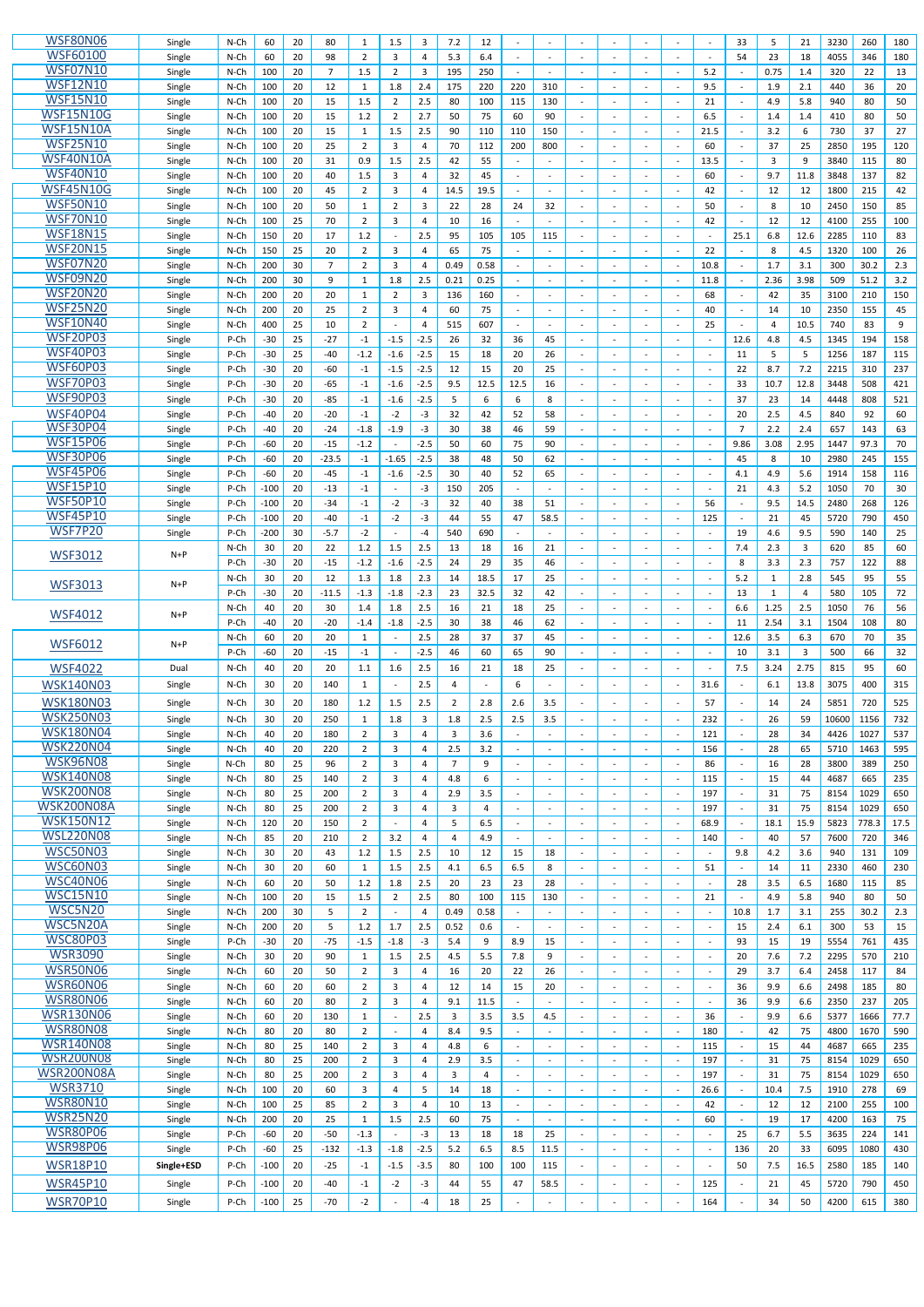| iNSOK<br><b>QUCT</b>      |          |
|---------------------------|----------|
|                           |          |
|                           |          |
| Package                   | packing  |
| SOT-363                   | зк       |
| SOT-363                   | ЗΚ       |
| SOT-363<br>SOT-323        | ЗΚ<br>ЗΚ |
| SOT-323                   | 3К       |
| SOT-323                   | 3К       |
| SOT-323<br>SOT-323        | ЗΚ<br>ЗΚ |
| SOT-523                   | 3К       |
| SOT-523                   | ЗΚ       |
| SOT-523<br>SOT-523        | ЗΚ<br>3k |
| SOT-523                   | 3К       |
| SOT-723                   | ЗΚ       |
| SOT-723<br>SOT-23N        | ЗΚ<br>3К |
| SOT-23N                   | 3К       |
| <b>SOT-23N</b>            | ЗΚ       |
| SOT-23N<br>SOT-23N        | 3К<br>зк |
| SOT-23N                   | 3К       |
| SOT-23N                   | ЗΚ       |
| <b>SOT-23N</b><br>SOT-23N | зκ<br>зк |
| SOT-23N                   | зк       |
| SOT-23N                   | 3К       |
| SOT-23N<br>SOT-23N        | 3К<br>3К |
| SOT-23N                   | зк       |
| SOT-23N                   | 3К       |
| SOT-23N                   | 3К<br>3К |
| SOT-23N<br>SOT-23N        | 3К       |
| SOT-23N                   | ЗK       |
| SOT-23N<br>SOT-23N        | ЗΚ<br>3К |
| SOT-23N                   | 3К       |
| SOT-23-3L                 | ЗΚ       |
| SOT-23-3L<br>SOT-23-3L    | 3К<br>3К |
| SOT-23-3L                 | 3К       |
| SOT-23-3L                 | 3К       |
| SOT-23-3L                 | зк       |
| SOT-23-3L<br>SOT-23-3L    | зк<br>ЗΚ |
| SOT-23-3L                 | зк       |
| SOT-23-3L                 | зк       |
| SOT-23-3L<br>SOT-23-3L    | зк<br>зк |
| SOT-23-3L                 | зк       |
| SOT-23-3L                 | зк       |
| SOT-23-3L                 | зк       |
| SOT-23-3L<br>SOT-23-3L    | ЗK<br>зк |
| SOT-23-3L                 | 3K       |
| SOT-23-3L                 | 3K       |
| SOT-23-3L<br>SOT-23-3L    | ЗΚ<br>3К |
| SOT-23-3L                 | зк       |
| SOT-23-3L                 | 3К       |
| SOT-23-3L<br>SOT-23-3L    | 3К<br>3К |
| SOT-23-3L                 | 3К       |
| SOT-23-3L                 | 3К       |
| SOT-23-3L<br>SOT-23-3L    | зк<br>зк |
| SOT-23-3L                 | зк       |
| SOT-23-3L                 | ЗΚ       |
| SOT-89<br>SOT-89          | 1Κ<br>1Κ |
| SOT-89                    | 1Κ       |
| SOT-89                    | 1Κ       |
| SOT-89<br>SOT-223         | 1Κ<br>ЗΚ |
|                           |          |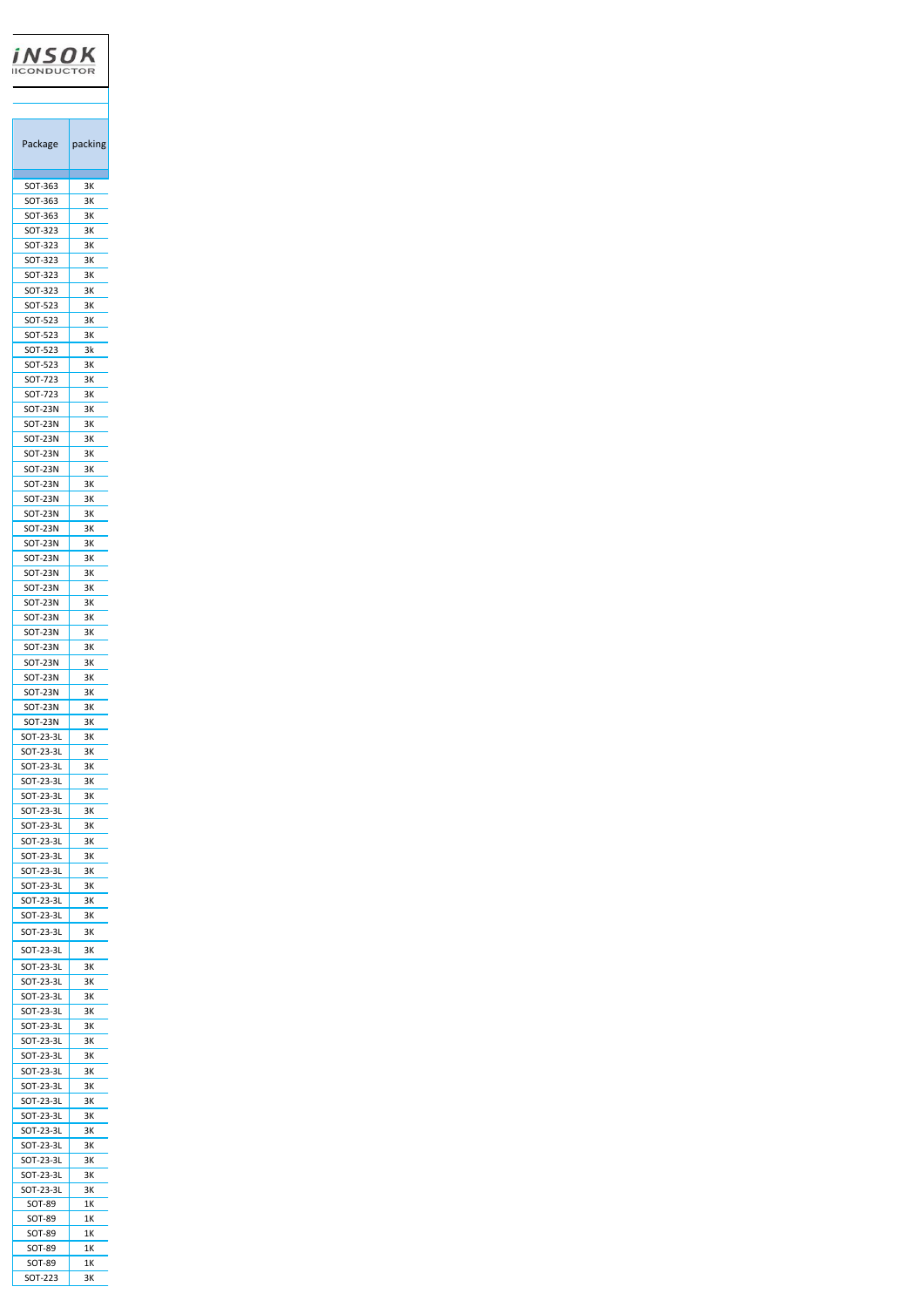| SOT-223         | ЗΚ   |
|-----------------|------|
| SOT-23-6L       | 3К   |
|                 |      |
| SOT-23-6L       | ЗΚ   |
| SOT-23-6L       | 3К   |
|                 |      |
| SOT-23-6L       | 3К   |
| SOT-23-6L       | 3К   |
|                 |      |
| SOT-23-6L       | ЗΚ   |
| SOT-23-6L       | 3К   |
|                 |      |
| SOT-23-6L       | 3К   |
| SOT-23-6L       | ЗΚ   |
|                 |      |
| SOT-23-6L       | зк   |
| SOT-23-6L       | зк   |
|                 |      |
| SOT-23-6L       | зк   |
|                 |      |
| SOT-23-6L       | ЗΚ   |
|                 |      |
| SOT-23-6L       | ЗΚ   |
|                 |      |
|                 |      |
| SOT-23-6L       | зк   |
|                 |      |
| TSSOP-8         | 5Κ   |
|                 |      |
| TSSOP-8         | 3К   |
| TSSOP-8         | 3k   |
|                 |      |
| TSSOP-8         | 3К   |
| TSSOP-8         | 3К   |
|                 |      |
| DFN2X2-6L       | 5Κ   |
| DFN2X2-6L       | зк   |
|                 |      |
| DFN2X2-6L       | 3К   |
|                 |      |
| DFN2X2-6L       | ЗΚ   |
| DFN2X2-6L       | ЗΚ   |
|                 |      |
| DFN2x2-6L       | ЗΚ   |
| DFN2X3          | 3К   |
|                 |      |
| DFN2X3          | 3К   |
|                 |      |
| DFN3X2          | ЗΚ   |
| DFN2X5          | 3К   |
|                 |      |
| DFN2X5          | 2.5K |
| <b>DFN3X3-8</b> |      |
|                 | 3k   |
| <b>DFN3X3-8</b> | 3К   |
|                 |      |
| DFN3X3-8        | зк   |
| DFN3X3-8        | ЗΚ   |
|                 |      |
| DFN3X3-8        | 3К   |
| DFN3X3-8        | зк   |
|                 |      |
| DFN3X3-8        | зк   |
| DFN3X3-8        | 3K   |
|                 |      |
| DFN3X3-8        | 3К   |
|                 |      |
| DFN3X3-8        | зк   |
| DFN3X3-8        | зк   |
|                 |      |
|                 |      |
| DFN3X3-8        | ЗΚ   |
| DFN3X3-8        | зк   |
|                 |      |
| DFN3X3-8        | зк   |
|                 |      |
| DFN3X3-8        | 3К   |
| DFN3X3-8        | 3К   |
|                 |      |
| DFN3X3-8        | зк   |
|                 |      |
| DFN3X3-8        | ЗΚ   |
| DFN3x3-8        | 3К   |
|                 |      |
| DFN3X3-8        | 3К   |
| DFN3X3-8        | 3К   |
|                 |      |
| DFN3X3-8        | ЗΚ   |
|                 | 3К   |
| <b>DFN3X3-8</b> |      |
| DFN3X3-8        | зк   |
|                 |      |
| DFN3X3-8        | 3К   |
| DFN3X3-8        | ЗΚ   |
|                 |      |
| DFN3X3-8        | зк   |
|                 | зк   |
| DFN5X6-8        |      |
| DFN5X6-8        | зк   |
| DFN5X6-8        | зк   |
|                 |      |
| DFN5X6-8        | зк   |
|                 |      |
| DFN5X6-8        | зк   |
| DFN5X6-8        | 3К   |
|                 |      |
| <b>DFN5X6-8</b> | зк   |
| DFN5X6-8        | зк   |
|                 |      |
| DFN5X6-8        | 2.5K |
|                 |      |
| DFN5X6-8        | ЗΚ   |
| DFN5X6-8        | 3К   |
|                 |      |
| <b>DFN5X6-8</b> | 2.5K |
| DFN5X6-8        | 3К   |
|                 |      |
| DFN5X6-8        | зк   |
| DFN5X6-8        |      |
|                 | 2.5K |
| DFN5X6-8        | ЗΚ   |
|                 |      |
| DFN5X6-8        | 3К   |
| DFN5X6-8        | 2.5K |
|                 | 3К   |
| DFN5X6-8        |      |
| DFN5X6-8        | ЗΚ   |
| <b>DFN5X6-8</b> | зк   |
| <b>DFN5X6-8</b> | зк   |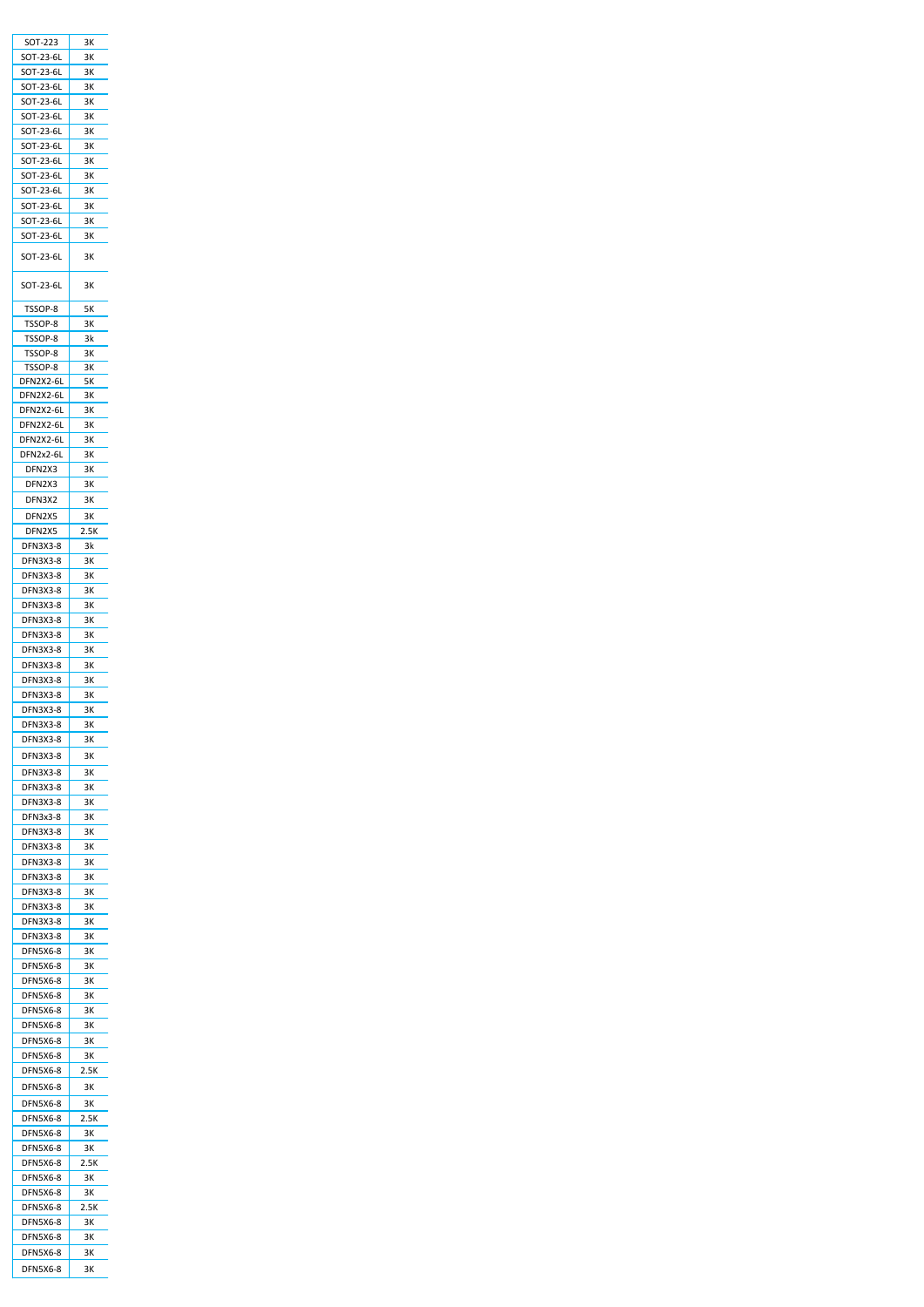| DFN5X6-8         | 3К           |
|------------------|--------------|
| DFN5X6-8         | 2.5K         |
| SOP-8            | 2.5K         |
| SOP-8            | 2.5K         |
| SOP-8<br>SOP-8   | зк<br>2.5K   |
| SOP-8            | 2.5K         |
| SOP-8            | 2.5K         |
| SOP-8            | 2.5K         |
| SOP-8            | 2.5K         |
| SOP-8            | 2.5K         |
| SOP-8<br>SOP-8   | 2.5K<br>2.5K |
| SOP-8            | 2.5K         |
| SOP-8            | 2.5K         |
| SOP-8            | 2.5k         |
| SOP-8            | 2.5K         |
| SOP-8            | 2.5K         |
| SOP-8            | 3К           |
| SOP-8<br>SOP-8   | ЗΚ<br>зк     |
| SOP-8            | ЗΚ           |
| SOP-8            | 2.5K         |
| SOP-8            | 2.5K         |
| SOP-8            | 2.5K         |
| SOP-8            | 2.5K         |
| SOP-8<br>SOP-8   | 2.5K<br>2.5K |
| SOP-8            | 2.5K         |
| SOP-8            | 2.5K         |
| SOP-8            | 2.5K         |
| SOP-8            | 2.5K         |
| SOP-8            | 2.5K         |
| SOP-8            | 2.5K         |
| SOP-8            | 3К           |
| SOP-8            | 2.5K         |
| SOP-8            | 2.5K         |
| SOP-8            | 2.5K         |
| SOP-8<br>SOP-8   | 2.5K<br>2.5K |
| SOP-8            | 3К           |
| SOP-8            | 3К           |
| SOP-8            | 2.5K         |
| SOP-8            | 2.5K         |
| SOP-8            | 2.5K         |
| SOP-8            | 2.5K         |
| SOP-8            | 2.5K         |
| SOP-8            | 2.5K         |
| SOP-8            | 2.5K         |
| SOP-8            | 2.5K         |
| SOP-8            | 2.5K         |
| SOP-8            | 2.5K         |
| SOP-8            | 2.5K         |
| SOP-8            | ЗΚ           |
| SOP-8            | 2.5K         |
| TO-252           | 2.5K         |
| TO-252<br>TO-252 | 2.5K         |
| TO-252           | 2.5K<br>2.5K |
| TO-252           | 2.5K         |
| TO-252           | 3К           |
| TO-252           | 2.5K         |
| TO-252           | 2.5K         |
| TO-252           | 2.5K         |
| TO-252           | 2.5K         |
| TO-252           | 2.5K         |
| TO-252           | 2.5K         |
| TO-252           | 2.5K         |
| TO-252           | 2.5K         |
|                  |              |
| TO-252           | 2.5K         |
| TO-252           | 2.5K         |
| TO-252           | 2.5K         |
| TO-252<br>TO-252 | 2.5K<br>2.5K |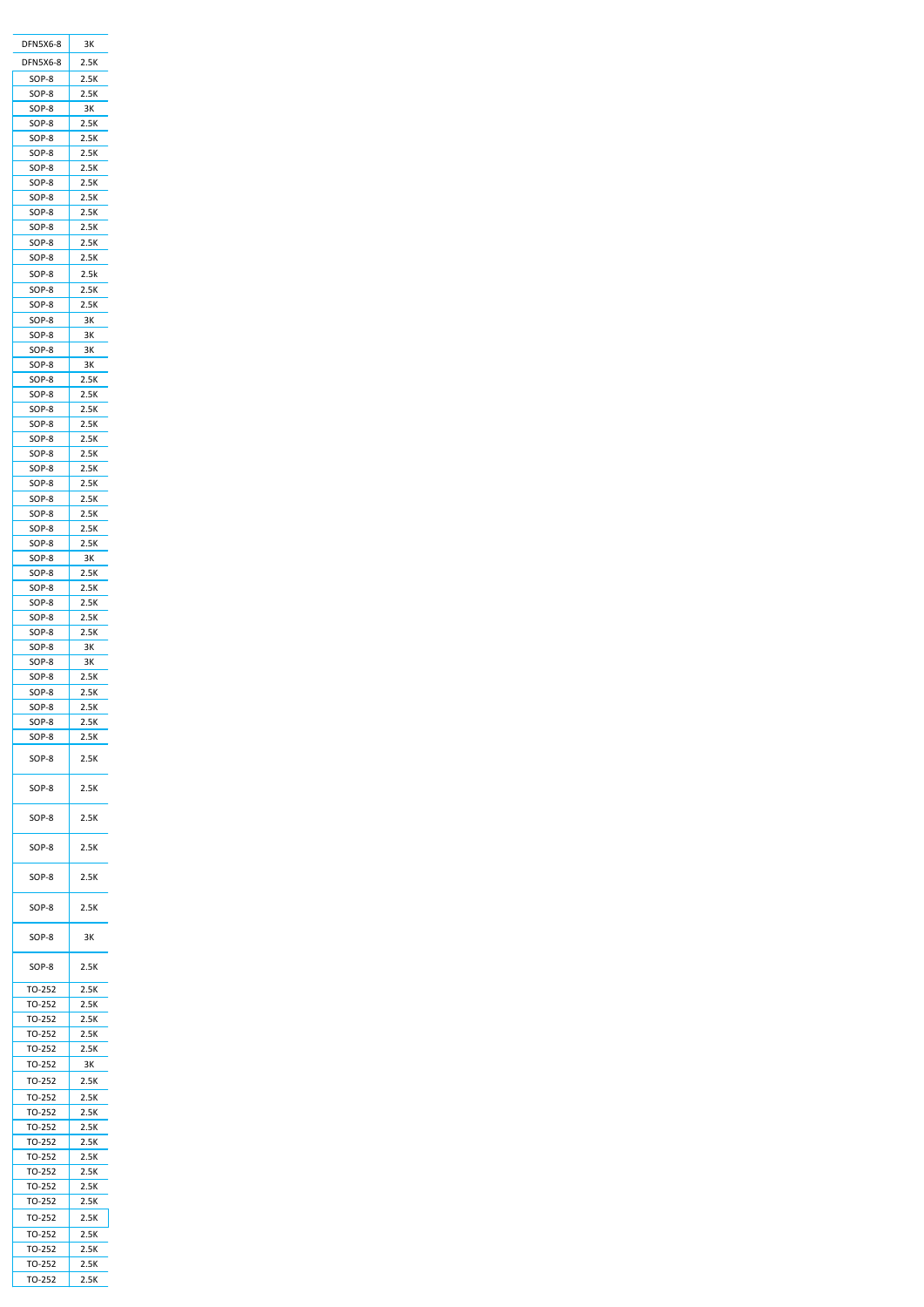| TO-252          | 2.5K |
|-----------------|------|
|                 | 2.5K |
| TO-252          |      |
| TO-252          | 2.5K |
| TO-252          | 2.5K |
| TO-252          | 2.5K |
| TO-252          | 2.5K |
| TO-252          | 2.5K |
|                 |      |
| TO-252          | 2.5K |
| TO-252          | 2.5K |
| TO-252          | 2.5K |
| TO-252          | 2.5K |
| TO-252          | 2.5K |
|                 |      |
| TO-252          | 2.5K |
| TO-252          | 2.5K |
| TO-252          | 2.5K |
| TO-252          | 2.5K |
| TO-252          | 2.5K |
| TO-252          | 2.5K |
|                 |      |
| TO-252          | 2.5K |
| TO-252          | 2.5K |
| TO-252          | 2.5K |
| TO-252          | 2.5K |
| TO-252          | 2.5K |
| TO-252          | 2.5K |
|                 |      |
| TO-252          | 2.5K |
| TO-252          | 2.5K |
| TO-252          | 2.5K |
| TO-252          | 2.5K |
| TO-252          | 2.5K |
|                 | 2.5K |
| TO-252          |      |
| TO-252          | 2.5K |
| TO-252          | 2.5K |
| TO-252          | 2.5K |
| TO-252          | 2.5K |
|                 | 2.5K |
| TO-252-4L       |      |
|                 | 2.5K |
| TO-252-4L       | 2.5K |
|                 | 2.5K |
|                 | 2.5K |
|                 |      |
| TO-252-4L       |      |
|                 | 2.5K |
| TO-252-4L       | 2.5K |
|                 | 2.5K |
| TO-252-4L       | 2.5K |
| TO-263          | 800  |
|                 |      |
| TO-263          | 50   |
| TO-263          | 50   |
| TO-263          | 50   |
|                 |      |
| TO-263          | 50   |
| TO-263          | 50   |
| TO-263          | 50   |
| TO-263          | 50   |
| TO-263          | 50   |
| ГО-263          | 800  |
|                 |      |
| TO-247          | 50   |
| TO-251          | 50   |
| TO-251          | 50   |
| TO-251          | 50   |
| TO-251          | 50   |
| TO-251          | 50   |
|                 |      |
| TO-251          | 50   |
| TO-251          | 50   |
| TO-220AB        | 50   |
| TO-220AB        | 50   |
| TO-220AB        | 50   |
| TO-220AB        | 50   |
| TO-220AB        | 50   |
|                 |      |
| TO-220AB        | 50   |
| TO-220AB        | 50   |
| TO-220AB        | 50   |
| TO-220AB        | 50   |
| TO-220AB        | 50   |
| <b>TO-220AB</b> | 50   |
|                 | 50   |
| TO-220AB        |      |
| TO-220AB        | 50   |
| TO-220AB        | 50   |
| TO-220AB        | 50   |
|                 |      |
| TO-220AB        | 50   |